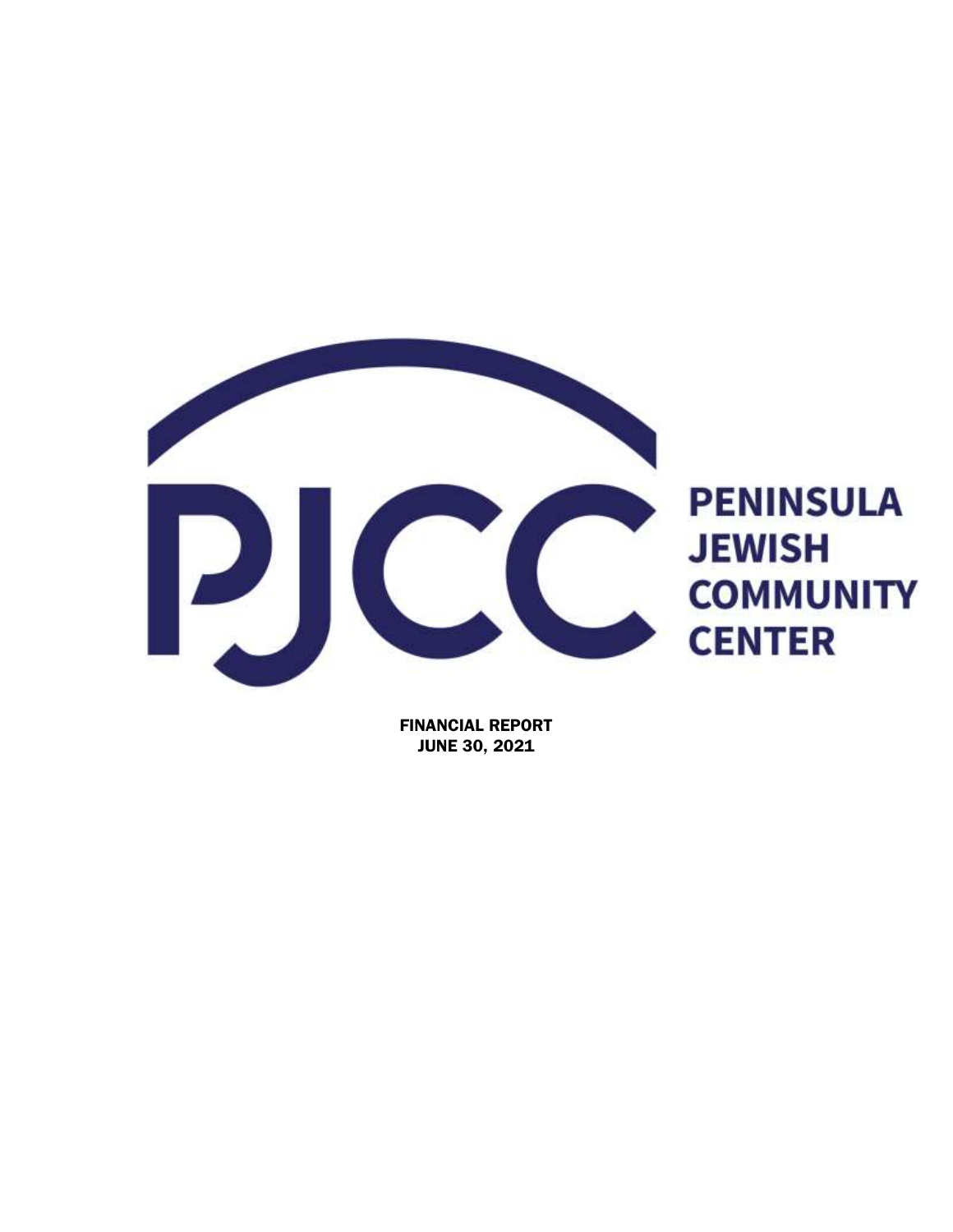|                                          | Page     |
|------------------------------------------|----------|
| <b>INDEPENDENT AUDITOR'S REPORT</b>      | $1 - 2$  |
| FINANCIAL STATEMENTS                     |          |
| <b>Statements of Financial Position</b>  | 3        |
| <b>Statements of Activities</b>          | $4 - 5$  |
| <b>Statements of Functional Expenses</b> | 6        |
| <b>Statements of Cash Flows</b>          | 7        |
| Notes to Financial Statements            | $8 - 23$ |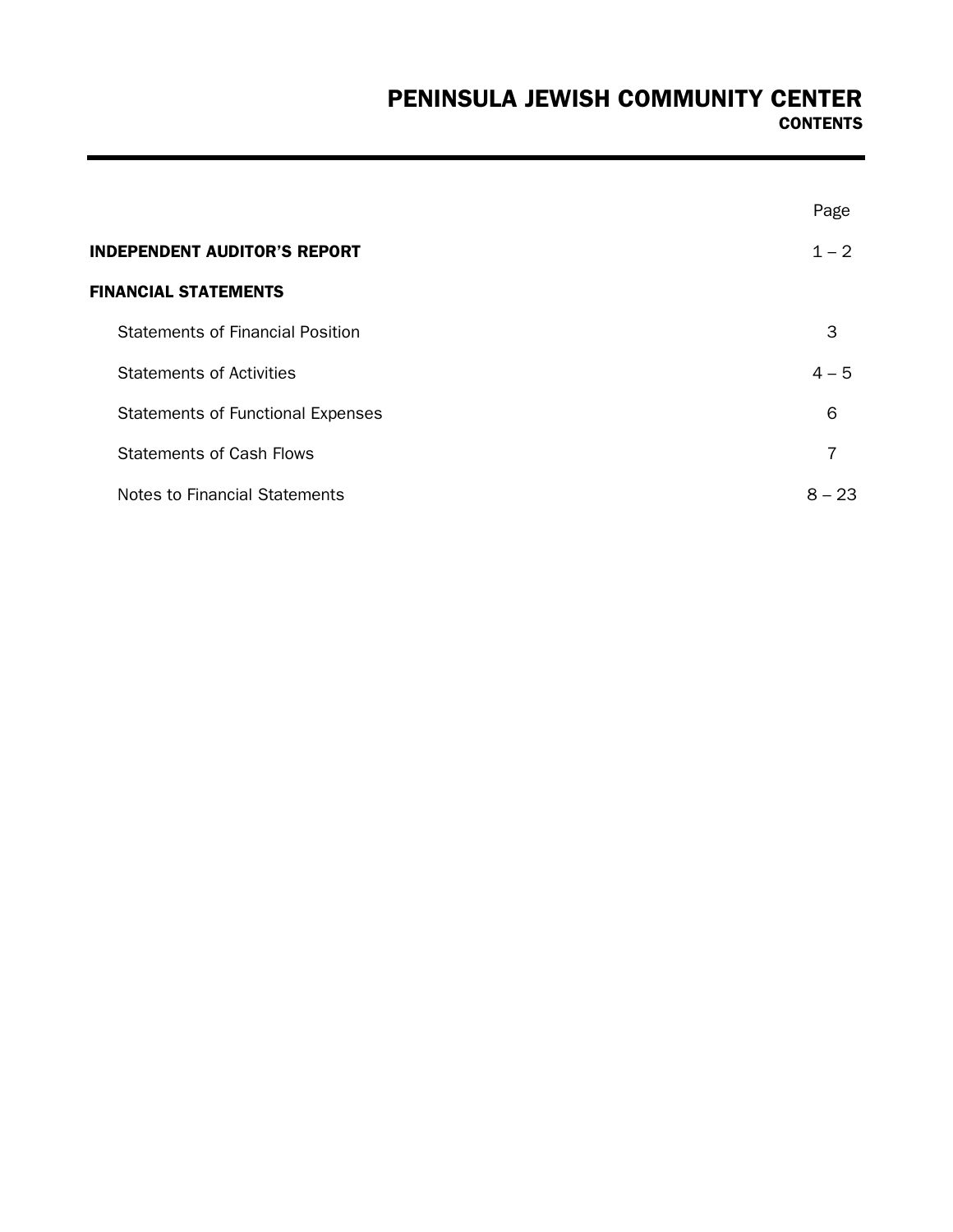

#### INDEPENDENT AUDITOR'S REPORT

Board of Directors Peninsula Jewish Community Center

#### Report on the Financial Statements

We have audited the accompanying financial statements of Peninsula Jewish Community Center (the Organization), which comprise the statements of financial position as of June 30, 2021 and 2020, the related statements of activities, functional expenses, and cash flows for the years then ended, and the related notes to the financial statements.

#### Management's Responsibility for the Financial Statements

Management is responsible for the preparation and fair presentation of these financial statements in accordance with accounting principles generally accepted in the United States of America; this includes the design, implementation, and maintenance of internal control relevant to the preparation and fair presentation of financial statements that are free from material misstatement, whether due to fraud or error.

#### Auditor's Responsibility

Our responsibility is to express an opinion on these financial statements based on our audits. We conducted our audits in accordance with auditing standards generally accepted in the United States of America. Those standards require that we plan and perform the audits to obtain reasonable assurance about whether the financial statements are free from material misstatement.

An audit involves performing procedures to obtain audit evidence about the amounts and disclosures in the financial statements. The procedures selected depend on the auditor's judgment, including the assessment of the risks of material misstatement of the financial statements, whether due to fraud or error. In making those risk assessments, the auditor considers internal control relevant to the Organization's preparation and fair presentation of the financial statements in order to design audit procedures that are appropriate in the circumstances, but not for the purpose of expressing an opinion on the effectiveness of the Organization's internal control. Accordingly, we express no such opinion. An audit also includes evaluating the appropriateness of accounting policies used and the reasonableness of significant accounting estimates made by management, as well as evaluating the overall presentation of the financial statements.

We believe that the audit evidence we have obtained is sufficient and appropriate to provide a basis for our audit opinion.

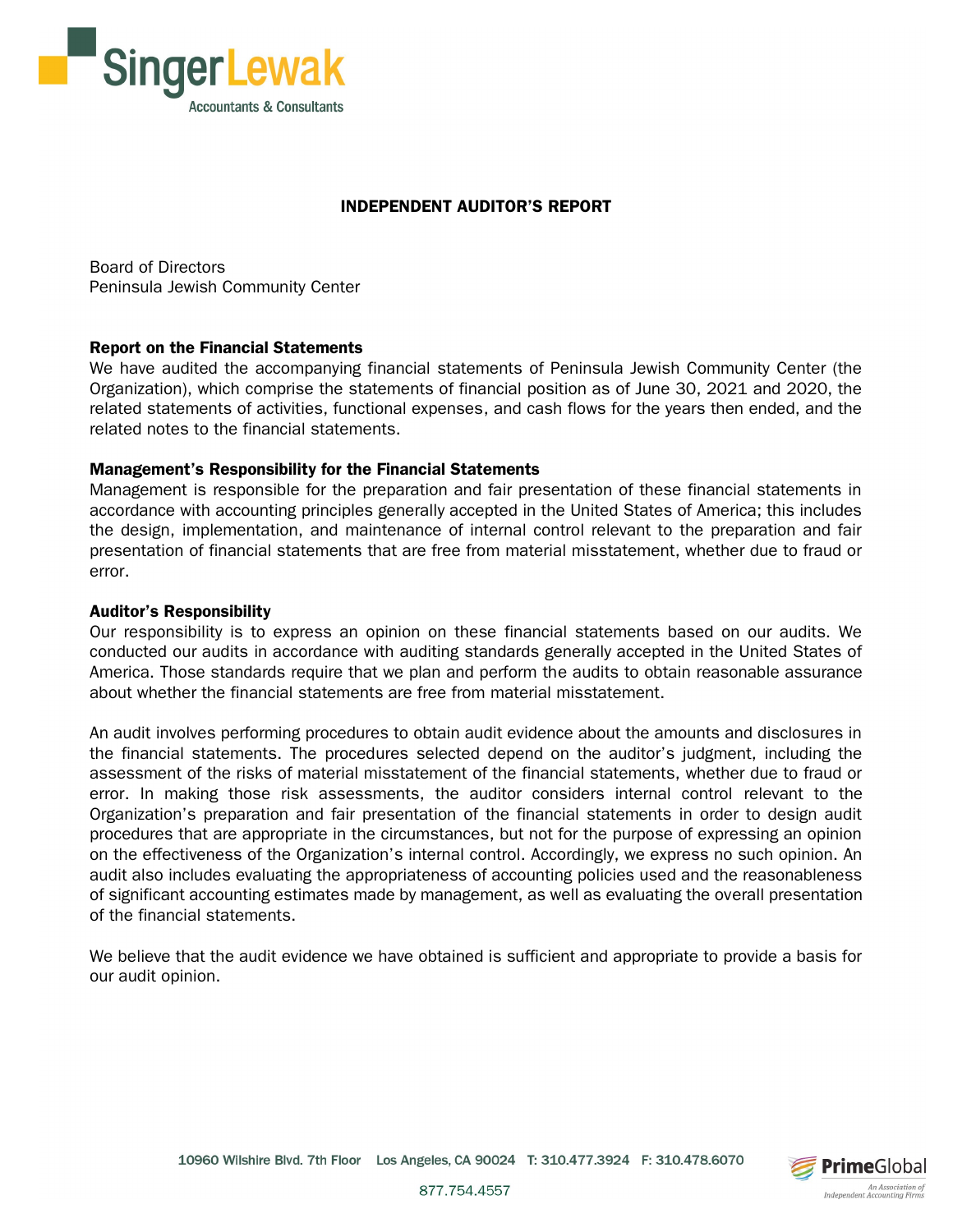Board of Directors Peninsula Jewish Community Center Page Two

#### **Opinion**

In our opinion, the financial statements referred to above present fairly, in all material respects, the financial position of Peninsula Jewish Community Center as of June 30, 2021 and 2020, and the changes in its net assets and its cash flows for the years then ended in accordance with accounting principles generally accepted in the United States of America.

ewak LLP raes.

December 27, 2021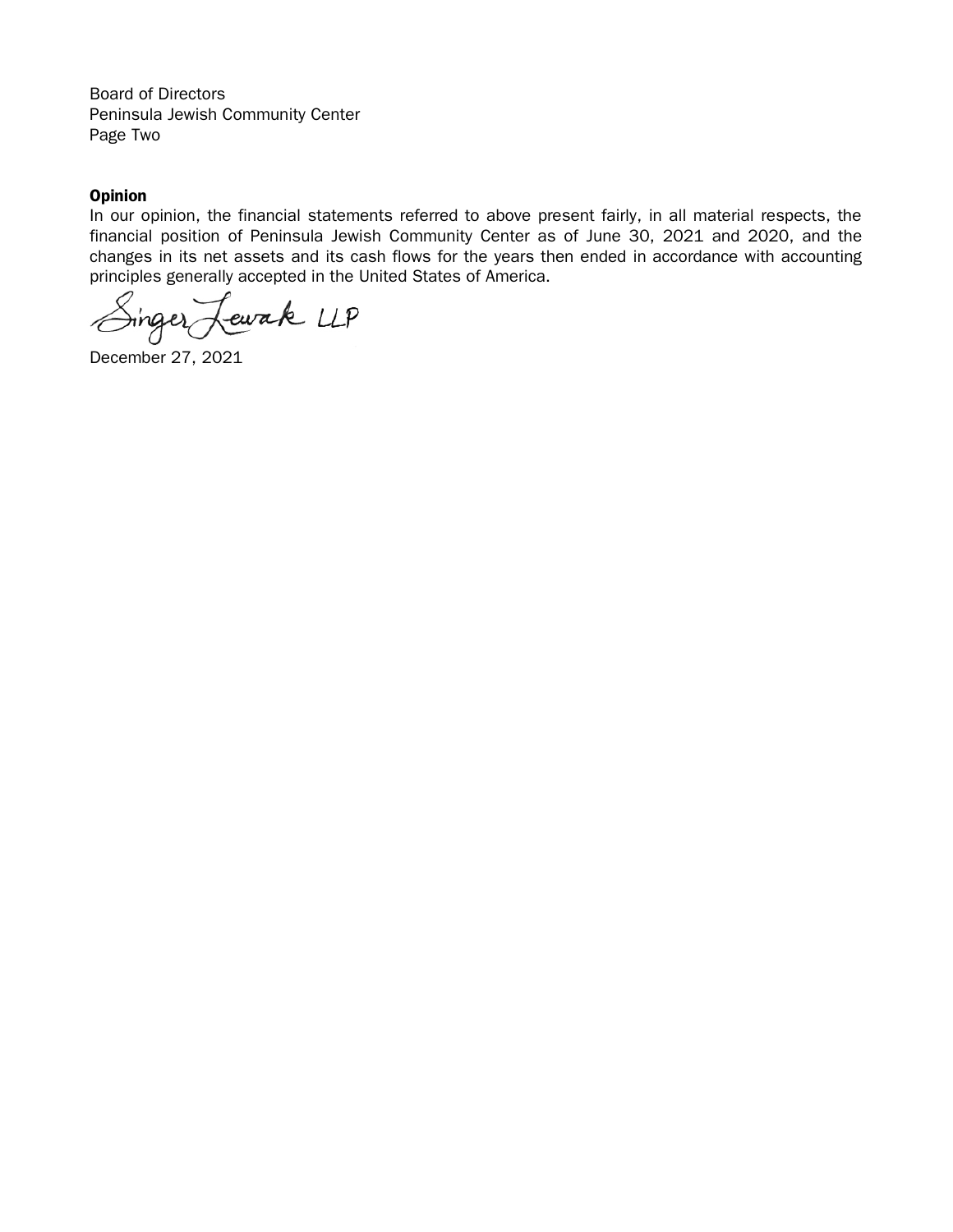## STATEMENTS OF FINANCIAL POSITION

June 30, 2021 and 2020

|                                          |    | 2021       |     | 2020       |
|------------------------------------------|----|------------|-----|------------|
| <b>Assets</b>                            |    |            |     |            |
| Cash                                     | \$ | 1,303,735  | \$  | 1,138,485  |
| Membership and program receivables, net  |    | 70,070     |     | 9,397      |
| Contributions receivable                 |    | 390,401    |     | 645,906    |
| Due from affiliates                      |    | 372,845    |     | 266,422    |
| Prepaid expenses and other assets        |    | 18,491     |     | 60,594     |
| Investments                              |    | 10,157,607 |     | 8,708,651  |
| Property and equipment, net              |    | 16,461,504 |     | 17,522,575 |
| <b>Total assets</b>                      | s  | 28,774,653 | Ş   | 28,352,030 |
| <b>LIABILITIES AND NET ASSETS</b>        |    |            |     |            |
| <b>Liabilities</b>                       |    |            |     |            |
| Accounts payable and accrued liabilities | \$ | 1,031,076  | \$  | 708,341    |
| Deferred revenue                         |    | 515,137    |     | 523,002    |
| Capital lease                            |    | 2,179,977  |     | 2,503,644  |
| Grant advance                            |    | 1,940,071  |     | 1,835,800  |
| Notes payable                            |    | 2,318,825  |     | 1,693,825  |
| <b>Total liabilities</b>                 |    | 7,985,086  |     | 7,264,612  |
| <b>Net assets</b>                        |    |            |     |            |
| Without donor restrictions               |    |            |     |            |
| Undesignated                             |    | 8,334,486  |     | 9,063,696  |
| Board-designated operating reserve       |    | 343,290    |     | 875,500    |
|                                          |    | 8,677,776  |     | 9,939,196  |
| With donor restrictions                  |    |            |     |            |
| Restricted as to time                    |    | 100,000    |     | 300,000    |
| Restricted as to purpose                 |    | 12,011,791 |     | 10,848,222 |
|                                          |    | 12,111,791 |     | 11,148,222 |
| Total net assets                         |    | 20,789,567 |     | 21,087,418 |
| <b>Total liabilities and net assets</b>  | \$ | 28,774,653 | \$. | 28,352,030 |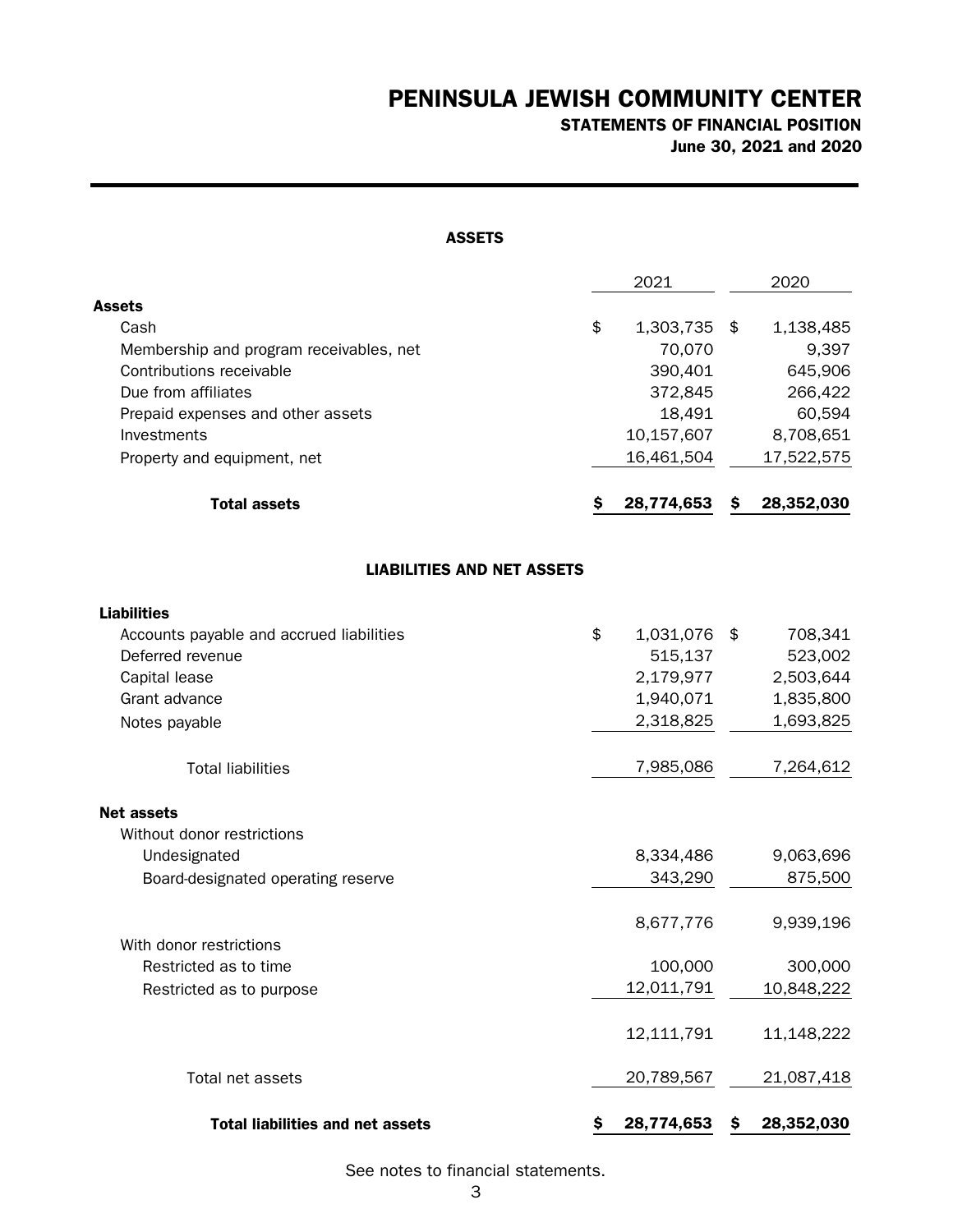#### STATEMENT OF ACTIVITIES

Year Ended June 30, 2021

|                                               | <b>Without Donor</b><br>Restrictions | With Donor<br>Restrictions            | Total           |
|-----------------------------------------------|--------------------------------------|---------------------------------------|-----------------|
| Revenue, support, and gains                   |                                      |                                       |                 |
| Contributions and grants                      | \$<br>3,382,930                      | \$<br>479,345                         | \$<br>3,862,275 |
| Program revenue                               | 2,032,317                            |                                       | 2,032,317       |
| Membership revenue                            | 3,638,904                            |                                       | 3,638,904       |
| Special events, net                           | 2,389                                | 1,125                                 | 3,514           |
| Net investment return                         |                                      | 1,803,526                             | 1,803,526       |
| Other revenue                                 | 19,457                               |                                       | 19,457          |
| Net assets released from restrictions         | 1,320,427                            | (1,320,427)                           |                 |
| Total revenue, support, and gains             | 10,396,424                           | 963,569                               | 11,359,993      |
| <b>Expenses</b>                               |                                      |                                       |                 |
| Program services                              |                                      |                                       |                 |
| <b>Health and fitness</b>                     | 3,201,311                            |                                       | 3,201,311       |
| Early childhood education                     | 4,490,111                            |                                       | 4,490,111       |
| Youth                                         | 2,094,459                            |                                       | 2,094,459       |
| Other                                         | 1,146,493                            |                                       | 1,146,493       |
| Total program services                        | 10,932,374                           |                                       | 10,932,374      |
| Supporting services                           |                                      |                                       |                 |
| General and administrative                    | 436,590                              |                                       | 436,590         |
| Fundraising                                   | 352,110                              |                                       | 352,110         |
| Total supporting services                     | 788,700                              |                                       | 788,700         |
| <b>Total expenses</b>                         | 11,721,074                           |                                       | 11,721,074      |
| <b>Change in net assets</b>                   | (1,324,650)                          | 963,569                               | (361,081)       |
| Net assets, beginning of year                 | 9,939,196                            | 11,148,222                            | 21,087,418      |
| In-kind contribution of equipment - affiliate | 63,230                               |                                       | 63,230          |
| Net assets, end of year                       | \$                                   | 8,677,776 \$ 12,111,791 \$ 20,789,567 |                 |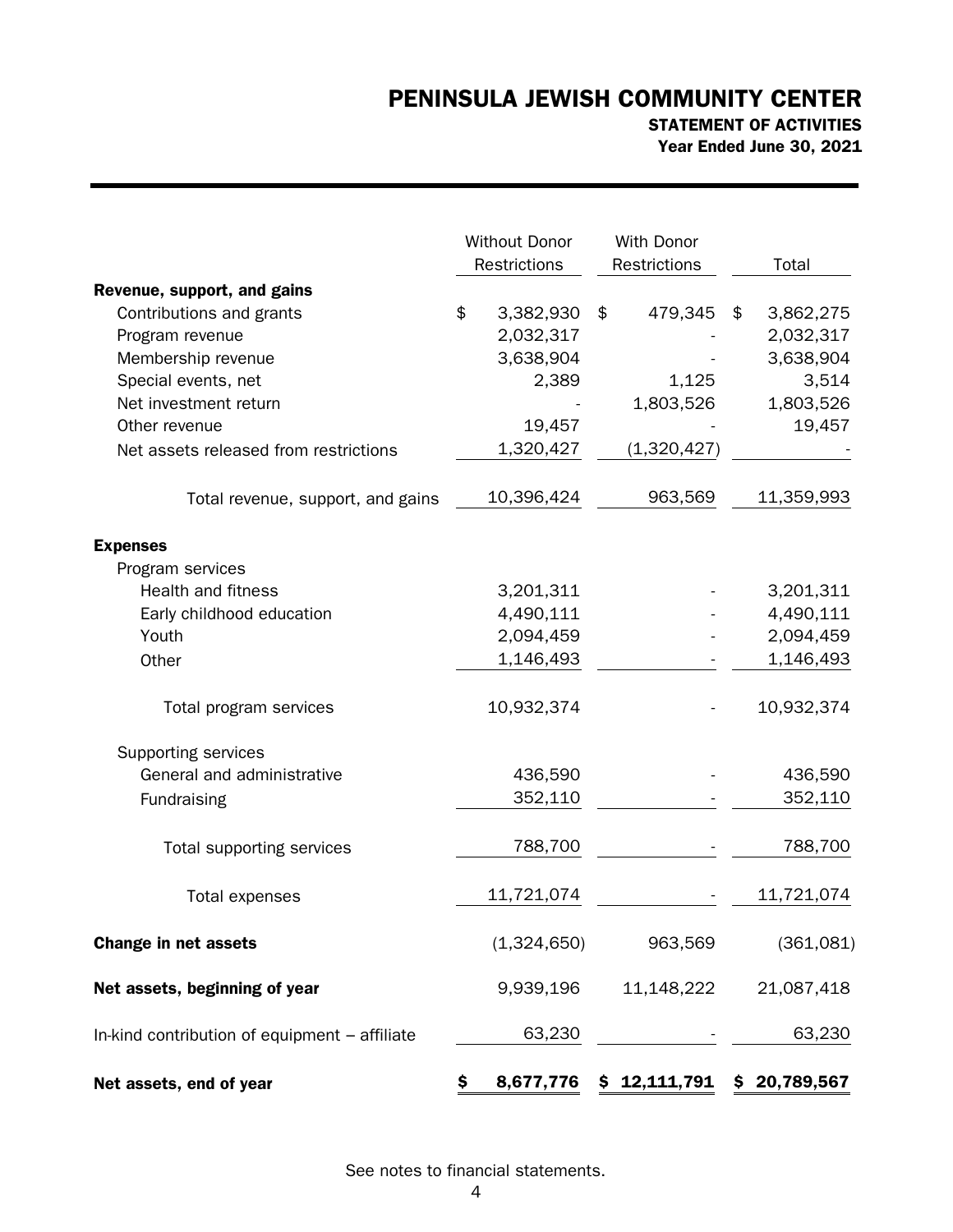#### STATEMENT OF ACTIVITIES

Year Ended June 30, 2020

|                                               | <b>Without Donor</b> |              | With Donor |                            |                 |
|-----------------------------------------------|----------------------|--------------|------------|----------------------------|-----------------|
|                                               |                      | Restrictions |            | Restrictions               | Total           |
| Revenue, support, and gains                   |                      |              |            |                            |                 |
| Contributions and grants                      | \$                   | 1,091,138    | \$         | 1,228,815                  | \$<br>2,319,953 |
| Program revenue                               |                      | 6,104,275    |            |                            | 6,104,275       |
| Membership revenue                            |                      | 6,110,143    |            |                            | 6,110,143       |
| Special events, net                           |                      | 2,755        |            | 11,887                     | 14,642          |
| Net investment return                         |                      |              |            | 188,876                    | 188,876         |
| Other revenue                                 |                      | 123,934      |            |                            | 123,934         |
| Net assets released from restrictions         |                      | 1,383,671    |            | (1,383,671)                |                 |
| Total revenue, support, and gains             |                      | 14,815,916   |            | 45,907                     | 14,861,823      |
| <b>Expenses</b>                               |                      |              |            |                            |                 |
| Program services                              |                      |              |            |                            |                 |
| <b>Health and fitness</b>                     |                      | 7,037,018    |            |                            | 7,037,018       |
| Early childhood education                     |                      | 4,756,882    |            |                            | 4,756,882       |
| Youth                                         |                      | 2,357,559    |            |                            | 2,357,559       |
| Other                                         |                      | 2,412,833    |            |                            | 2,412,833       |
| Total program services                        |                      | 16,564,292   |            |                            | 16,564,292      |
| Supporting services                           |                      |              |            |                            |                 |
| General and administrative                    |                      | 437,595      |            |                            | 437,595         |
| Fundraising                                   |                      | 415,827      |            |                            | 415,827         |
| Total supporting services                     |                      | 853,422      |            |                            | 853,422         |
| <b>Total expenses</b>                         |                      | 17,417,714   |            |                            | 17,417,714      |
| <b>Change in net assets</b>                   |                      | (2,601,798)  |            | 45,907                     | (2,555,891)     |
| Net assets, beginning of year                 |                      | 11,923,001   |            | 11,102,315                 | 23,025,316      |
| In-kind contribution of equipment - affiliate |                      | 617,993      |            |                            | 617,993         |
| Net assets, end of year                       | S                    | 9,939,196    |            | $$11,148,222 \$21,087,418$ |                 |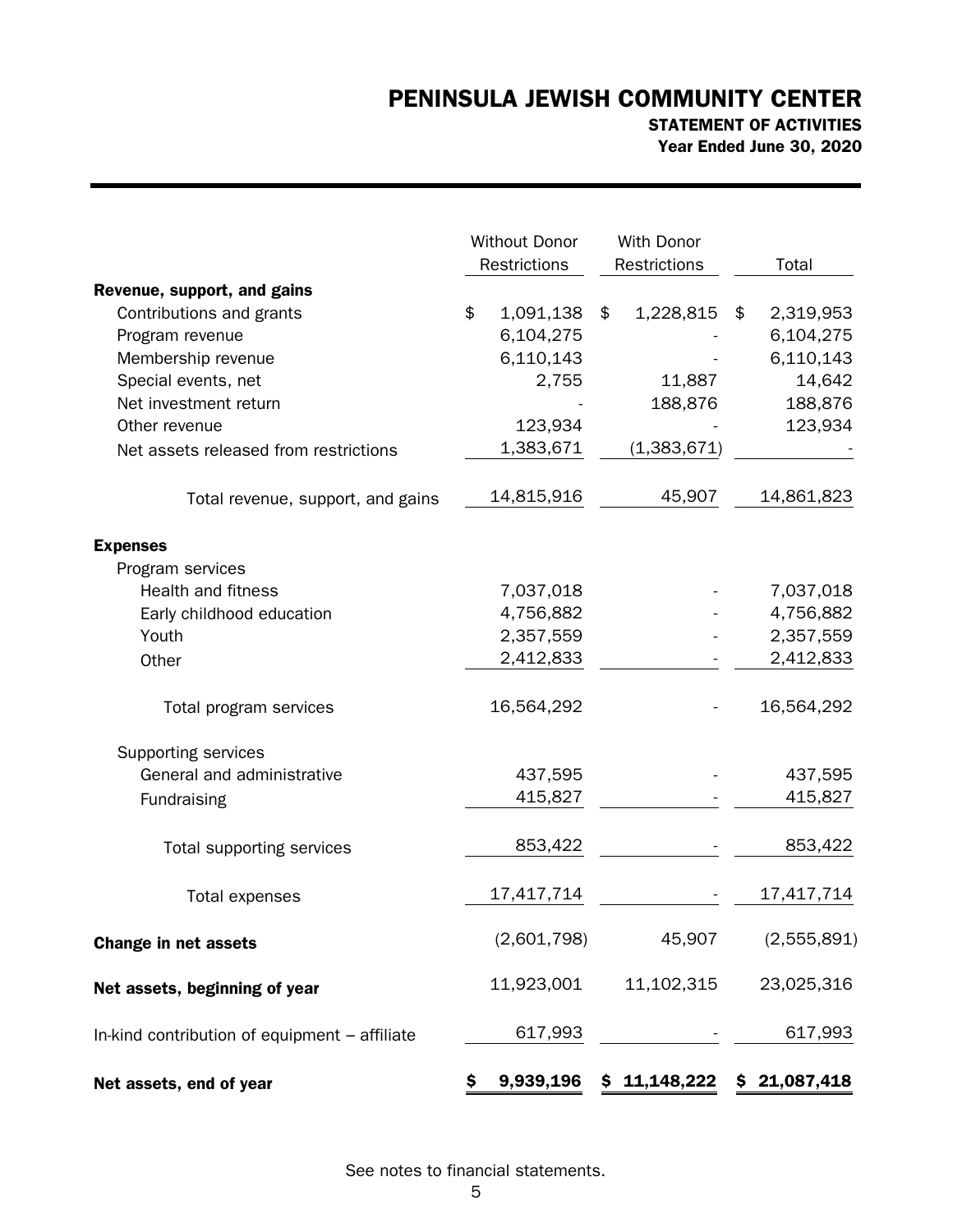STATEMENTS OF FUNCTIONAL EXPENSES

Years Ended June 30, 2021 and 2020

|                                                                        |                |                          |                  |                            | 2021                 |                          |                      |            |                       |
|------------------------------------------------------------------------|----------------|--------------------------|------------------|----------------------------|----------------------|--------------------------|----------------------|------------|-----------------------|
|                                                                        |                |                          | Program Services | <b>Supporting Services</b> |                      |                          |                      |            |                       |
|                                                                        | Health and     | Early Childhood          |                  |                            |                      | General and              |                      |            |                       |
|                                                                        | <b>Fitness</b> | Education                | Youth            | Other                      | Total                | Administration           | Fundraising          | Total      | Total                 |
| Salaries, taxes, and benefits                                          | .971.263 \$    | 2,979,234 \$             | 1,277,201 \$     | 768,241                    | 6,995,939 \$<br>- \$ | 162,215 \$               | 319,077 \$           | 481,292 \$ | 477,231               |
| Professional services                                                  | 29,916         | 43,259                   | 52,594           | 52,629                     | 178,398              | 4,866                    | 10,337               | 15,203     | 193,601               |
| Occupancy and campus                                                   | 911.443        | 1,142,492                | 562,582          | 233,395                    | 2,849,912            | 235,558                  |                      | 235,558    | 3,085,470             |
| Programmatic                                                           | 27,820         | 45,490                   | 53,002           | 2,575                      | 128,887              | $\overline{\phantom{a}}$ | 5,111                | 5,111      | 133,998               |
| Office and other                                                       | 260,869        | 279,636                  | 149,080          | 89,653                     | 779,238              | 33,951                   | 22,696               | 56,647     | 835,885               |
| Total expenses                                                         | 3,201,311      | 4,490,111                | 2,094,459        | 1,146,493                  | 10,932,374           | 436,590                  | 357,221              | 793,811    | 11,726,185            |
| Less expenses included with revenues<br>on the statement of activities |                |                          |                  |                            |                      |                          |                      |            |                       |
| Costs of direct benefits to donors                                     |                | $\overline{\phantom{a}}$ |                  |                            |                      |                          | (5, 111)             | (5, 111)   | (5, 111)              |
|                                                                        | 3,201,311      | 4,490,111<br>s           | 2,094,459<br>s   | 1,146,493<br>s             | \$10,932,374         | 436.590<br>- S           | 352.110<br>- S<br>-S |            | 788,700 \$ 11,721,074 |

|                                                                        |                              |  |                              |   |              |   |           | 2020                       |   |                               |    |                |         |                  |
|------------------------------------------------------------------------|------------------------------|--|------------------------------|---|--------------|---|-----------|----------------------------|---|-------------------------------|----|----------------|---------|------------------|
|                                                                        | Program Services             |  |                              |   |              |   |           | <b>Supporting Services</b> |   |                               |    |                |         |                  |
|                                                                        | Health and<br><b>Fitness</b> |  | Early Childhood<br>Education |   | Youth        |   | Other     | Total                      |   | General and<br>Administration |    | Fundraising    | Total   | Total            |
| Salaries, taxes, and benefits                                          | 4,182,875 \$                 |  | 3,324,971 \$                 |   | 1,394,990 \$ |   | 1,451,187 | \$<br>10,354,023 \$        |   | 177,123                       |    | 372,718        | 549,841 | 10,903,864<br>\$ |
| Professional services                                                  | 49.656                       |  | 137,388                      |   | 212,706      |   | 138,902   | 538,652                    |   | 5,019                         |    | 13,865         | 18,884  | 557,536          |
| Occupancy and campus                                                   | 1,698,238                    |  | 824,370                      |   | 382,767      |   | 372,102   | 3,277,477                  |   | 171,816                       |    |                | 171,816 | 3,449,293        |
| Programmatic                                                           | 280.018                      |  | 64,022                       |   | 124,437      |   | 151,075   | 619,552                    |   | 18                            |    | 1,015          | 1,033   | 620,585          |
| Office and other                                                       | 826,231                      |  | 406,131                      |   | 242,659      |   | 299,567   | 1,774,588                  |   | 83,619                        |    | 29,236         | 112,855 | 1,887,443        |
| Total expenses                                                         | 7,037,018                    |  | 4,756,882                    |   | 2,357,559    |   | 2,412,833 | 16,564,292                 |   | 437,595                       |    | 416,834        | 854,429 | 17,418,721       |
| Less expenses included with revenues<br>on the statement of activities |                              |  |                              |   |              |   |           |                            |   |                               |    |                |         |                  |
| Costs of direct benefits to donors                                     |                              |  |                              |   |              |   |           |                            |   | $\overline{\phantom{a}}$      |    | (1,007)        | (1,007) | (1,007)          |
|                                                                        | 7,037,018                    |  | 4,756,882                    | s | 2,357,559    | s | 2,412,833 | \$16,564,292               | S | 437,595                       | -S | 415,827<br>- S | 853.422 | \$17,417,714     |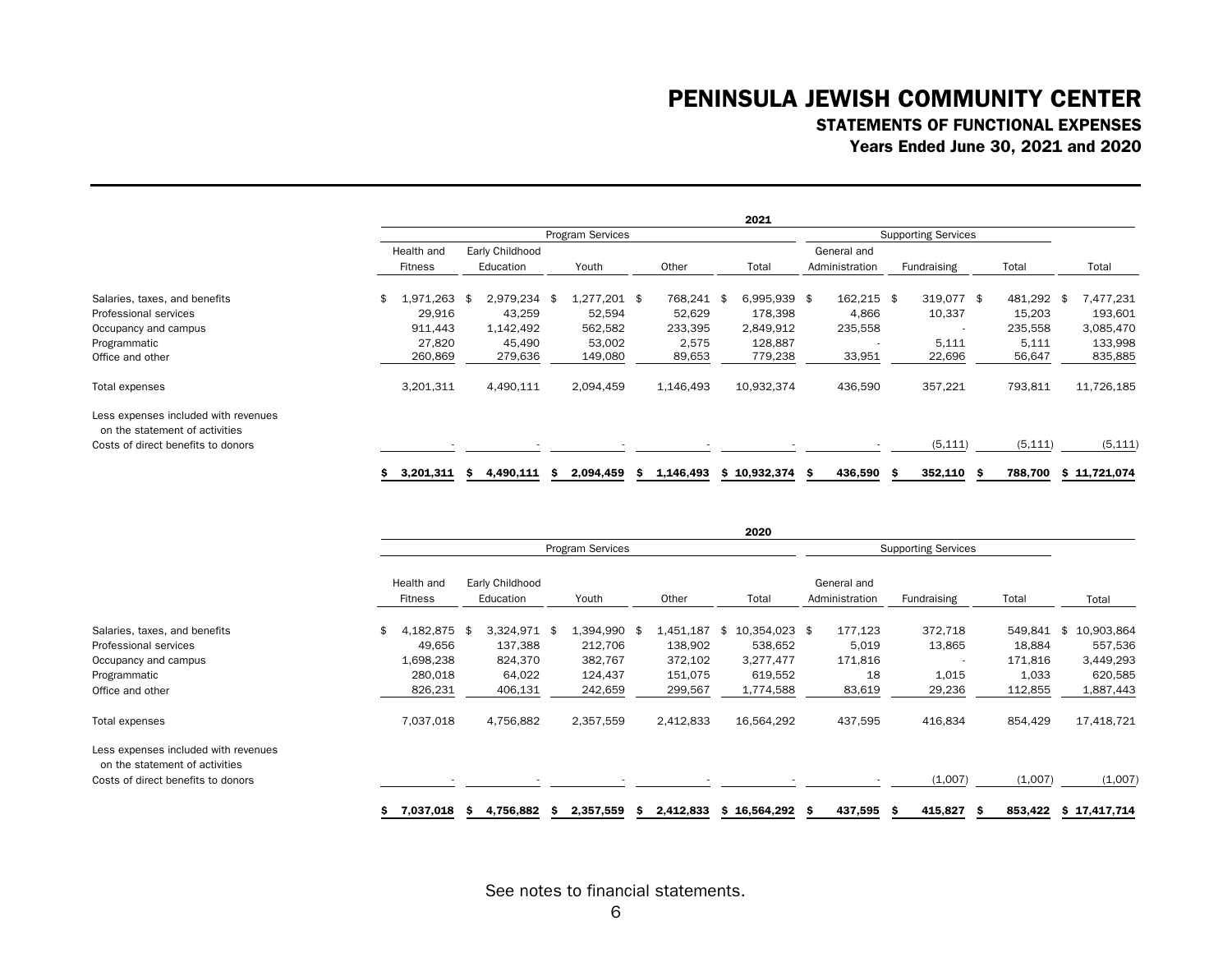### STATEMENTS OF CASH FLOWS

Years Ended June 30, 2021 and 2020

|                                                          | 2021                |    | 2020          |
|----------------------------------------------------------|---------------------|----|---------------|
| <b>Cash flows from operating activities</b>              |                     |    |               |
| Change in net assets                                     | \$<br>(361,081)     | \$ | (2,555,891)   |
| Adjustments to reconcile change in net assets to         |                     |    |               |
| net cash used in operating activities:                   |                     |    |               |
| Depreciation and amortization expense                    | 1,084,508           |    | 1,277,347     |
| Unrealized investment gains                              | (1,610,165)         |    | (188, 935)    |
| Loss on sale of property and equipment                   | 2,648               |    |               |
| Bad debt expense                                         | 46,666              |    | 8,233         |
| Forgiveness of PPP loan                                  | (1,835,800)         |    |               |
| Changes in operating assets and liabilities:             |                     |    |               |
| Membership and program receivables, net                  | (107, 339)          |    | 349,376       |
| Contributions receivable                                 | 255,505             |    | (532, 219)    |
| Prepaid expenses and other assets                        | 42,104              |    | 63,629        |
| Accounts payable and accrued expenses                    | 156,077             |    | (663, 649)    |
| Due to affiliates                                        | 60,272              |    | (164, 672)    |
| Deferred revenue                                         | (7,865)             |    | (832, 426)    |
| Net cash used in operating activities                    | (2, 274, 470)       |    | (3,239,207)   |
| <b>Cash flows from investing activities</b>              |                     |    |               |
| Proceeds from sale or maturity of investments            | 1,340,939           |    | 996,411       |
| Purchases of investments                                 | (1,286,151)         |    |               |
| Proceeds from sale of equipment                          | 91,330              |    | 22,829        |
| Purchases of property and equipment                      | (54, 223)           |    |               |
| Net cash provided by investing activities                | 91,895              |    | 1,019,240     |
| <b>Cash flows from financing activities</b>              |                     |    |               |
| Collection of endowment contributions                    | 106,421             |    |               |
| Principal payments on capital leases                     | (323, 667)          |    | (626, 761)    |
| Proceeds from government grant                           | 1,940,071           |    | 1,835,800     |
| Proceeds from notes payable                              | 625,000             |    |               |
| Principal payments on note payable - pension termination |                     |    | (89, 763)     |
| Net cash provided by financing activities                | 2,347,825           |    | 1,119,276     |
| Net increase (decrease) in cash and cash equivalents     | 165,250             |    | (1, 100, 691) |
| Cash and cash equivalents, beginning of year             | 1,138,485           |    | 2,239,176     |
| Cash and cash equivalents, end of year                   | \$<br>1,303,735     | Ş  | 1,138,485     |
| Supplemental disclosure of cash flow information         |                     |    |               |
| Cash paid for interest                                   | <u>\$</u><br>58,201 | Ş  | 183,753       |
| Non-cash investing and financing activities              |                     |    |               |
| Contributed property and equipment from affiliate        | \$<br>63,230        | \$ | 483,649       |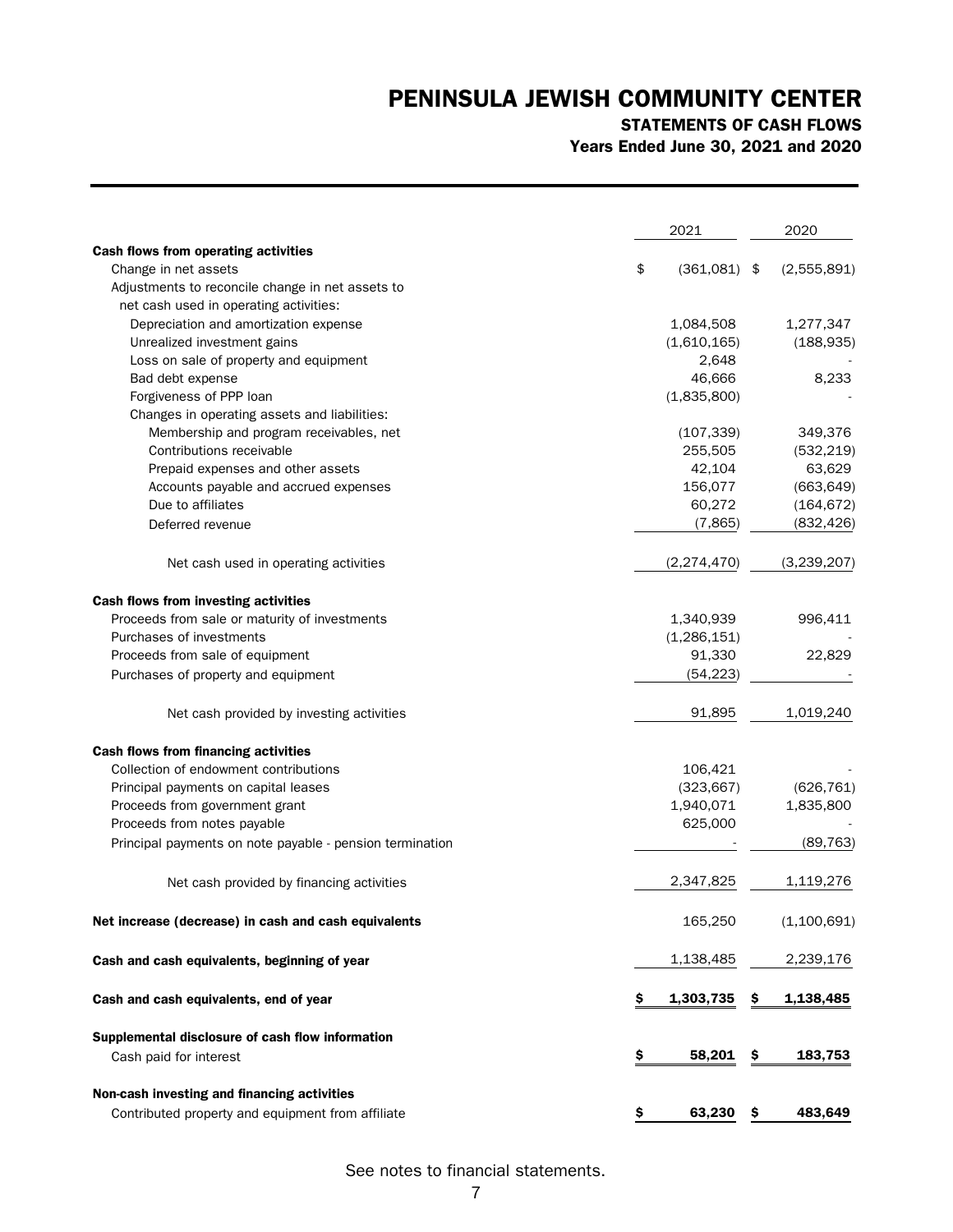### PENINSULA JEWISH COMMUNITY CENTER NOTES TO FINANCIAL STATEMENTS

#### NOTE 1 – ORGANIZATION

The Peninsula Jewish Community Center (the "Organization") is a California nonprofit public benefit corporation established in 1948 to provide for the social, cultural, recreational and preschool educational needs of the Peninsula Jewish community. As it reinforces Jewish cultural and ethical values, the Organization enriches the lives of individuals, families, the Jewish community and society as a whole. Programs are designated for all ages from infants to senior adults, within the North Peninsula's diverse community. A vital part of its mission is to encourage diverse community participation in its guiding principles of embrace the diversity of culture, opinion, social justice, religion and identity in the community, being a hub for engagement, dialogue, collaboration and the celebrations, respect and nurture each individual's journey toward wholeness and see our role as a catalyst for wellness, exploration, reflection and growth – "wellness your way," being responsible for making the community as a place where dignity is upheld for all so the community can seek to improve the world through its actions, and celebrating Jewish culture, tradition, ethics, and community by helping Jewish people and the diverse community finding comfort in Jewish life, to strengthen their identities, and to enable them to become more informed and involved in the community. While the Organization emphasizes Jewish values which are universal, the Organization does not restrict membership or program participation. Rather, it encourages openness and participation in its programs through its full-service wellness, recreation, preschool, camp, youth, afterschool, adult, and cultural programs. In addition, the Organization operates a full-service health and fitness department. The Board of Directors serves as an oversight and policy making body for the Organization.

The COVID-19 pandemic has created and may continue to create significant uncertainty in macroeconomic conditions, which required the Organization to make major adjustments to its operations. The fitness facility and educational programs were partially closed due to COVID-19 related restrictions. Refunds were made for certain educational programs. As noted in Note 2, the Organization received a Paycheck Protection Program (PPP) loan in May 2020, for which the Organization received forgiveness from the Small Business Administration ("SBA") through the bank on July 12, 2021, effective June 29, 2021. The Organization received a second PPP loan in March 2021. In response to COVID-19 related restrictions, the Organization made significant changes to its facilities to provide distancing of fitness equipment, reorganized classrooms, designed and developed outdoor spaces for distanced use, created new signage and workflows, and extensively cleaned all facilities among other tasks performed by the Organization's staff.

The Organization expects uncertainties to continue to evolve depending on the duration and degree of impact associated with the COVID-19 pandemic. The Organization is closely monitoring its liquidity and actively working to minimize the impact of the pandemic on its operations.

#### Basis of Presentation

The accompanying financial statements have been prepared in accordance with accounting principles generally accepted in the United States of America (U.S. GAAP).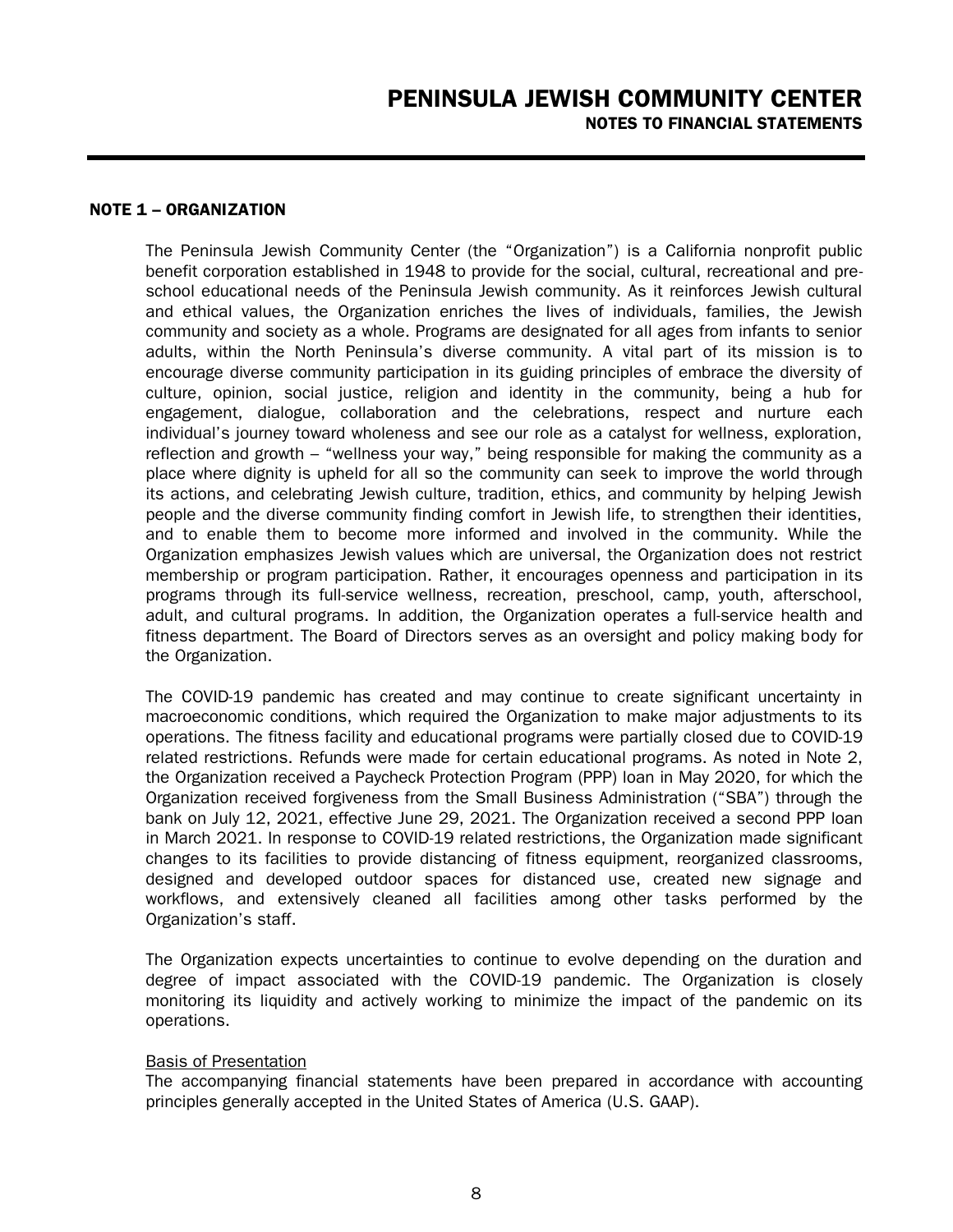NOTES TO FINANCIAL STATEMENTS

#### NOTE 2 – SUMMARY OF SIGNIFICANT ACCOUNTING POLICIES

#### Use of Estimates

The preparation of financial statements in conformity with U.S. GAAP requires management to make estimates and assumptions that affect the reported amounts of assets and liabilities at the date of the financial statements, and the reported amounts of revenues and expenses during the reporting period. Actual results could differ from those estimates.

#### Cash and Cash Equivalents

The Organization considers all cash and highly liquid financial instruments with original maturities of three months or less, which are neither held for nor restricted by donors for longterm purposes, to be cash equivalents.

#### Membership and Program Receivables

The Organization determines the allowance for doubtful accounts based on historical experience, an assessment of economic conditions, and a review of subsequent collections. At June 30, 2021 and 2020, the allowance for uncollectible accounts amounted to \$244,854 and \$212,000, respectively.

#### Contributions Receivable

The Organization records unconditional promises to give that are expected to be collected within one year at net realizable value. Unconditional promises to give expected to be collected in future years are initially recorded at fair value using present value techniques incorporating risk-adjusted discount rates designed to reflect the assumptions market participants would use in pricing the asset. In subsequent years, amortization of the discounts is included in contribution revenue in the statements of activities. The Organization determines the allowance for uncollectible promises to give based on historical experience, an assessment of economic conditions, and a review of subsequent collections. As of June 30, 2021 and 2020, the balance of the allowance for doubtful accounts was \$244,854 and \$212,000, respectively, and the amount charged to bad debt expense during the year ended June 30, 2021 and 2020 was \$46,666 and \$8,233, respectively.

#### Investments

The Organization records investment purchases at cost, or if donated, at fair value on the date of donation. Thereafter, investments are reported at their fair values in the statements of financial position. Net investment return is reported in the statements of activities and consists of interest and dividend income, realized and unrealized capital gains and losses, less external investment expenses.

#### Property and Equipment

Property and equipment are stated at cost if purchased, or if donated, at fair value on the date of donation. The cost of assets purchased under \$5,000 is charged to expense. Depreciation and amortization are computed using the straight-line method over the estimated useful lives of assets ranging from 3 to 39 years.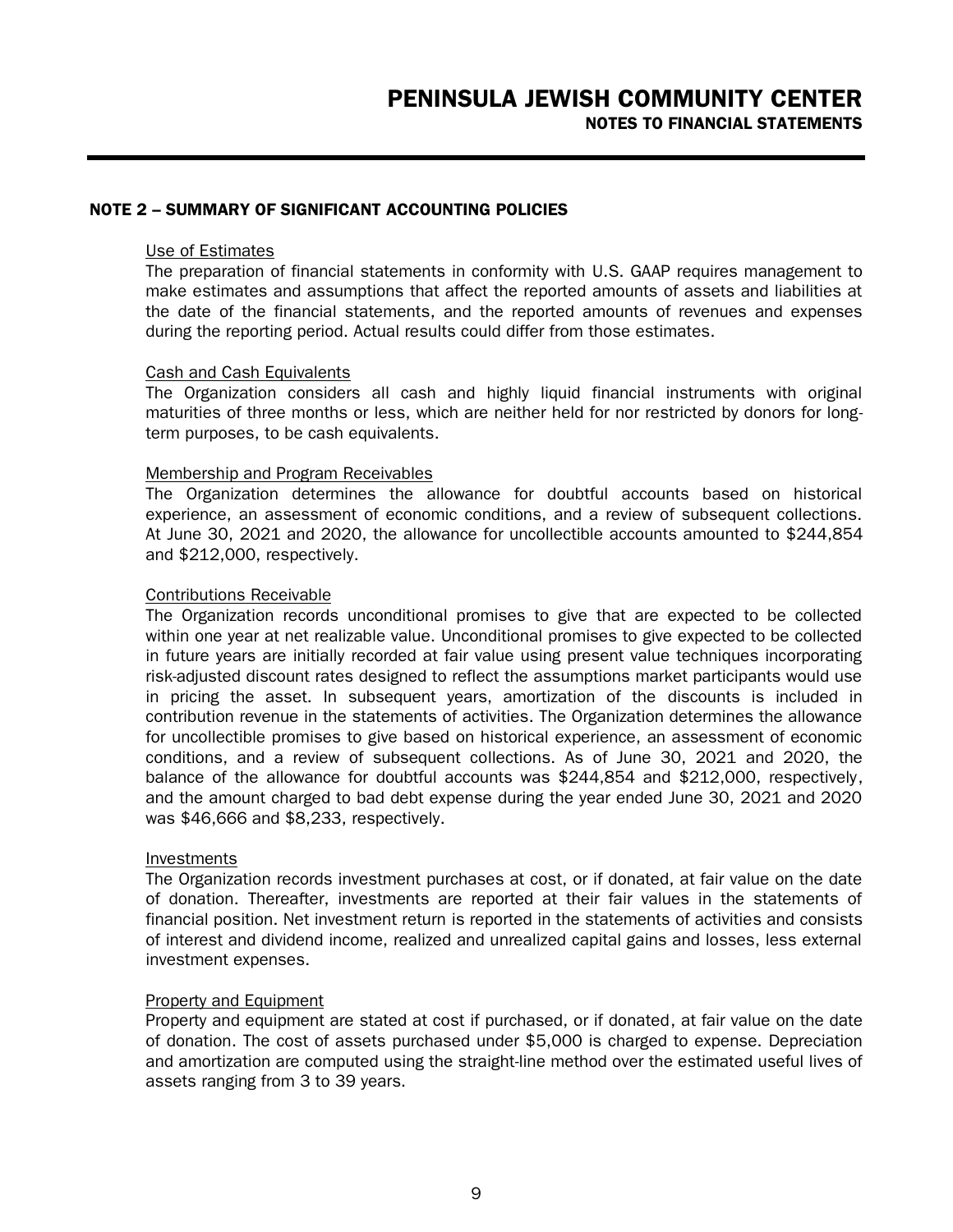#### NOTE 2 – SUMMARY OF SIGNIFICANT ACCOUNTING POLICIES (Continued)

#### Impairment or Disposal of Long-lived Assets

Long-lived assets are reviewed for impairment whenever events or changes in circumstances indicate that the carrying amount of an asset may not be recoverable. Measurement of an impairment loss is based on the fair value of the asset. Long-lived assets to be disposed of are reported at the lower of carrying amount or fair value, less cost to sell. The Organization did not recognize any impairment of long-lived asset losses in the years ended June 30, 2021 and 2020.

#### Deferred Revenue

Payments collected in advance for membership and program services are reflected as deferred revenue.

#### Grant Advance

During the year ended June 30, 2020, the Organization received a loan from a bank totaling \$1,835,800 under the SBA's Paycheck Protection Program (PPP), as authorized under the Coronavirus Aid, Relief and Economic Security (CARES) act. The Organization received full forgiveness of the loan during the year ended June 30, 2021 and has recorded it as a contribution on the statement of activities. During the year ended June 30, 2021, the Organization received a second PPP loan draw from a lender totaling \$1,940,071. The Organization will use the PPP loan proceeds for eligible costs that should result in forgiveness of the loan. The PPP loan bears interest at 1% and will mature on March 3, 2026. As the Organization expects to meet the eligibility requirements for forgiveness of the loan, management has recorded the loan as a grant advance.

#### Classes of Net Assets

Net assets, revenues, gains, and losses are classified based on the existence or absence of donor or grantor-imposed restrictions. Accordingly, net assets and changes therein are classified and reported as follows:

- *Net assets without donor restriction* Net assets that are not subject to donor-imposed restrictions and that may be expendable for any purpose in performing the primary objectives of the Organization. The governing board has designated, from net assets without donor restrictions, net assets for operating reserves.
- *Net assets with donor restriction* Net assets subject to donor- (or certain grantor-) imposed restrictions. Some donor-imposed restrictions are temporary in nature, such as those that will be met by the passage of time or other events specified by the donor. Other donor-imposed restrictions are perpetual in nature, where the donor stipulates that resources be maintained in perpetuity. Donor-imposed restrictions are released when a restriction expires, that is, when the stipulated time has elapsed, when the stipulated purpose for which the resource was restricted has been fulfilled, or both. Donor-restricted contributions and appropriated endowment earnings received and expended in the same reporting period are recorded as net assets without donor restrictions.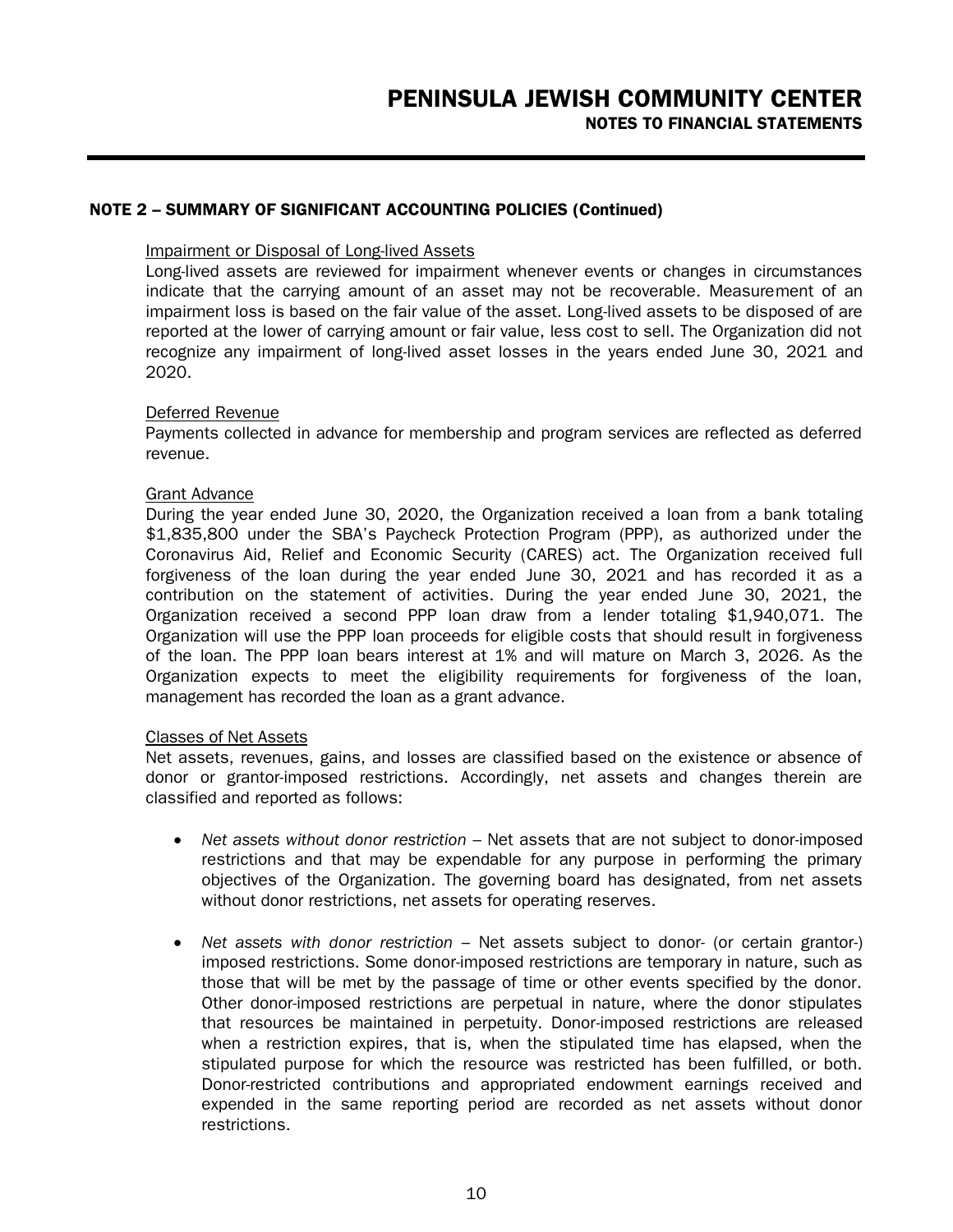#### NOTE 2 – SUMMARY OF SIGNIFICANT ACCOUNTING POLICIES (Continued)

#### Revenue Recognition

#### *Membership and Program Services*

Membership and program services are recognized during the year in which the related services are provided to participants. The performance obligations of providing access to the facilities and delivering program services are simultaneously received and consumed by the participant; therefore, the revenue is recognized ratably over the dates of the services being provided. All amounts received prior to the dates of the membership and before the program or event occurs, the revenue is deferred to the applicable period. The Organization elected to apply portfolio practical expedient, as membership and program contracts with participants are substantially the same in nature and have the same pattern of revenue recognition.

#### *Contributions and Grants*

Contributions are recognized when cash, securities or other assets, an unconditional promise to give, or notification of a beneficial interest is received. Conditional promises to give are not recognized until the conditions on which they depend have been substantially met.

#### *Contributed Goods and Services*

Contributed goods are recorded at fair value at the date of donation. During the years ended June 30, 2021 and 2020, the Organization received contributed property of \$63,230 and \$617,993, respectively. Contributed services are recorded at the fair value of the services received. Contributed services are recognized if the services received (a) create or enhance non-financial assets or (b) require specialized skills that are provided by individuals possessing those skills and would typically need to be purchased if not provided by donation. No such contributed services were received during the years ended June 30, 2021 and 2020.

Many individuals volunteer their time and perform a variety of tasks that assist the Organization. The Organization received in excess of 1,000 and 3,000 volunteer hours for the years ended June 30, 2021 and 2020, respectively. Such services are not professional in nature and, therefore, are excluded from the accompanying financial statements.

#### Functional Allocation of Expenses

The costs of providing the Organization's various programs and other activities have been summarized on a functional basis in the statements of activities. The statements of functional expenses present the natural classification detail and expenses by function. Accordingly, certain costs have been allocated among the programs and supporting services benefited. Facilities expenses are allocated based on square footage. Other expenses that are associated with more than one program or supporting service are allocated on the basis of estimates of time and effort.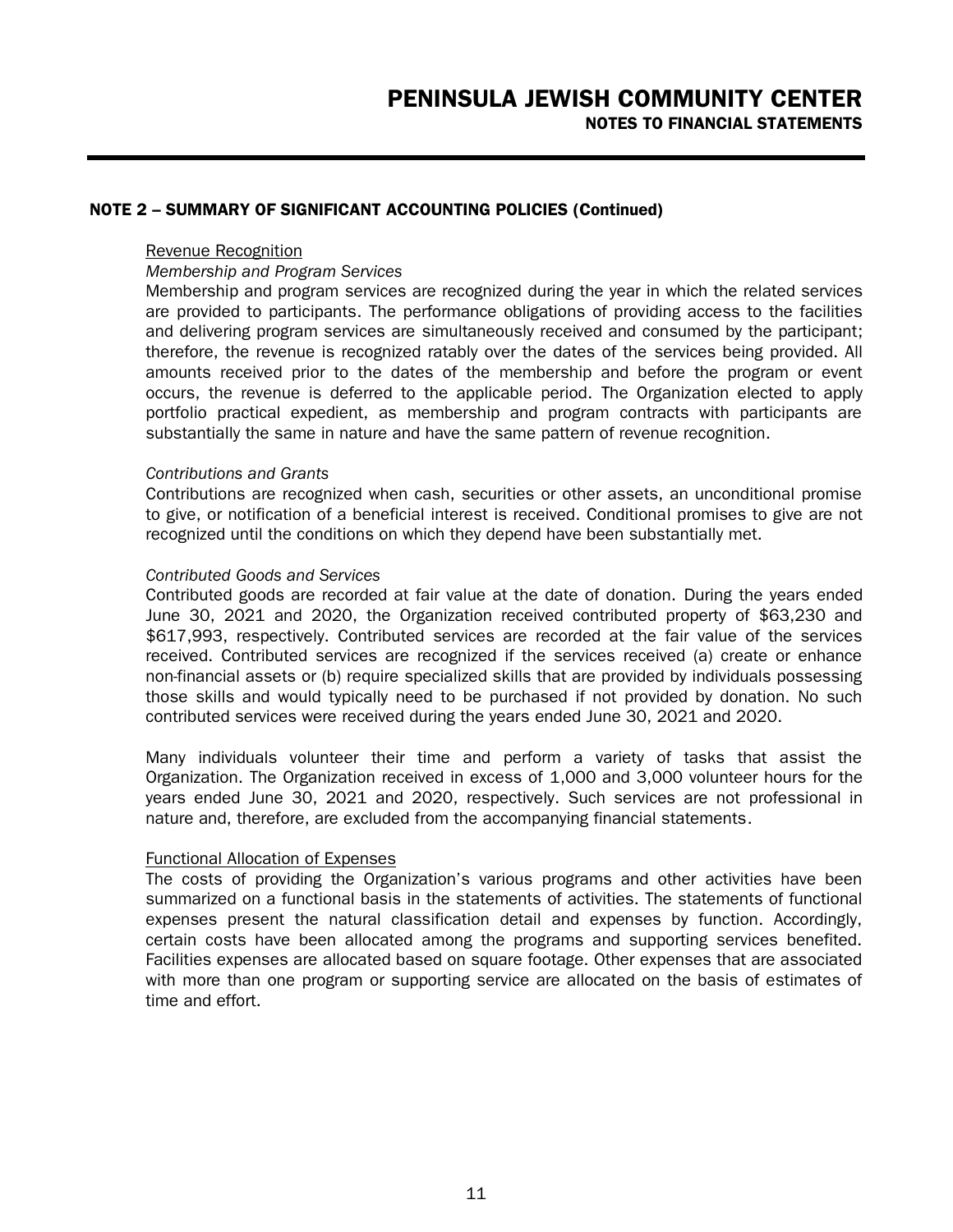#### NOTE 2 – SUMMARY OF SIGNIFICANT ACCOUNTING POLICIES (Continued)

#### Income Taxes

The Organization is organized as a not-for-profit organization exempt from income taxes under the Internal Revenue Code §501(c)(3), and from franchise taxes under California Revenue and Taxation Code §23710(d), except with respect to any unrelated business income. Management has analyzed the tax positions taken by the Organization, and has concluded that, as of June 30, 2021 and 2020, there are no uncertain positions taken or expected to be taken that would require recognition of a liability or disclosure in the financial statements. The Organization is subject to routine audits by taxing jurisdictions; however, there are currently no audits for any tax periods in progress.

#### Financial Instruments, Concentrations, and Credit Risk

Financial instruments that potentially subject the Organization to concentrations of credit risk consist primarily of cash and cash equivalents, membership and program receivables, contributions receivable, and investments. The Organization manages deposit concentration risk by placing cash and money market accounts with financial institutions believed to be creditworthy. At times, amounts on deposit may exceed insured limits or include uninsured investments in money market mutual funds. To date, the Organization has not experienced losses in any of these accounts.

Investments are made by the Organization and performance is monitored by management and the Board of Directors. Although the fair values of investments are subject to fluctuation on a year-to-year basis, management and the Board of Directors believe that the investment policies and guidelines are prudent for the long-term welfare of the Organization.

Approximately 26% and 93% of outstanding contributions receivable at June 30, 2021 and 2020, respectively, was due from one donor.

Approximately 26% of the Organization's employees are members of the Service Employees' International Union, Local 521. The Organization's contract with the union expires June 30, 2022.

#### Change in Accounting Principle

On July 1, 2020, the Organization adopted FASB Accounting Standards Update (ASU) 2014-09, *Revenue from Contracts with Customers: (Topic 606),* which requires recognition of revenue to depict the transfer of promised goods or services to customers in an amount that reflects the consideration to which we expect to be entitled in exchange for those goods or services. The new standard supersedes U.S. GAAP guidance on revenue recognition and requires the use of more estimates and judgments than the present standards. It also requires additional disclosures. Analysis of various provisions of this standard resulted in no significant changes in the way the Organization recognizes revenue and, therefore, no changes to the previously issued audited financial statements were required on a retrospective basis. The presentation and disclosures of revenue have been enhanced in accordance with the standard.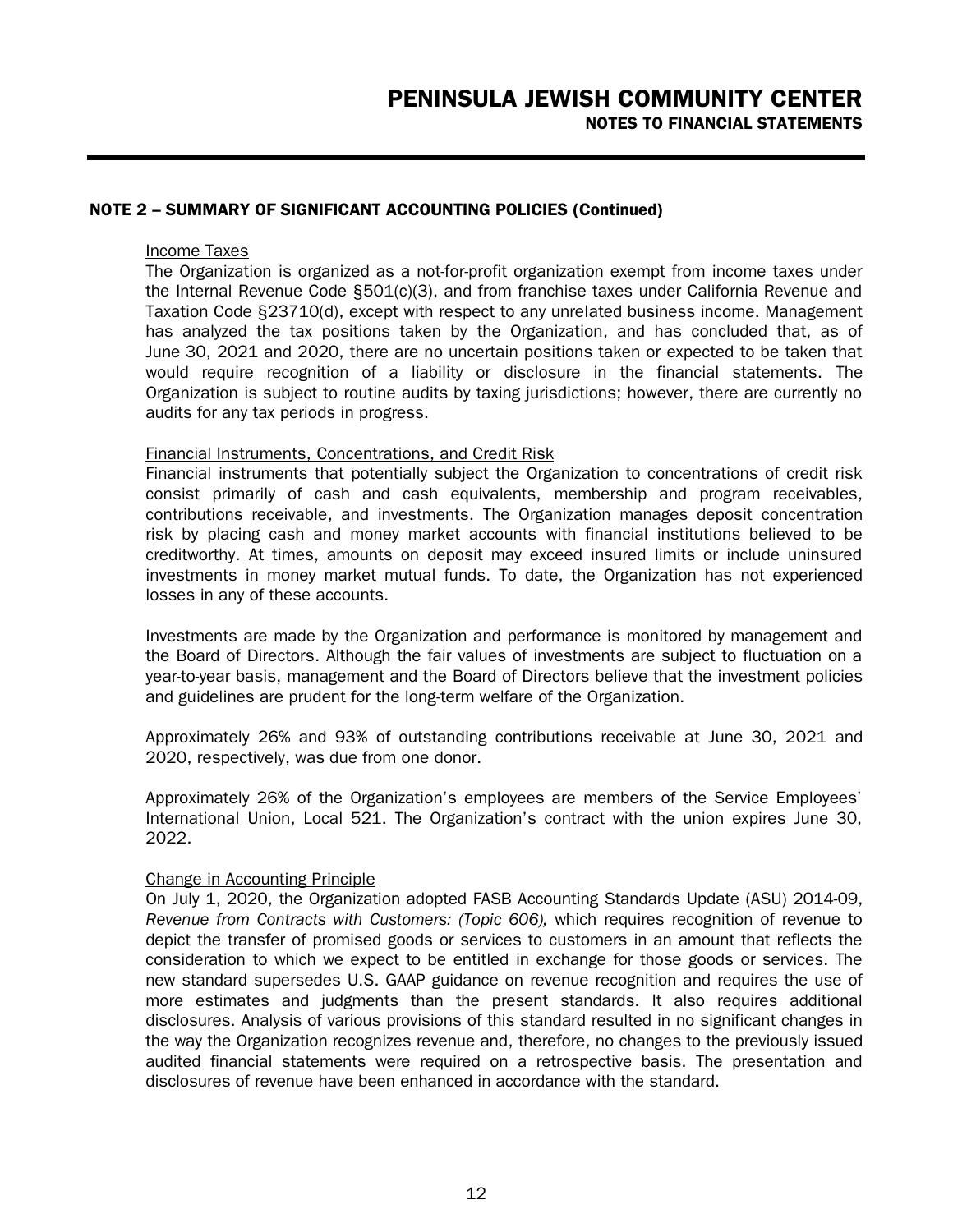#### NOTE 2 – SUMMARY OF SIGNIFICANT ACCOUNTING POLICIES (Continued)

#### Recent Accounting Pronouncements

In February 2016, the FASB issued ASU 2016-02, *Leases* (Topic 842). The guidance in this ASU supersedes the leasing guidance in Topic 840, *Leases*. Under the new guidance, lessees are required to recognize lease assets and lease liabilities on the balance sheet for all leases with terms longer than 12 months. Leases will be classified as either finance or operating, with classification affecting the pattern of expense recognition in the statements of activities. The new standard is effective for fiscal years beginning after December 15, 2021, including interim periods within those fiscal years. A modified retrospective transition approach is required for lessees for capital and operating leases existing at, or entered into after, the beginning of the earliest comparative period presented in the financial statements, with certain practical expedients available. Management believes the impact of its pending adoption of the new standard on its financial statements will be minimal.

In November 2019, the FASB issued ASU 2019-10, *Financial Instruments—Credit Losses (Topic 326), Derivatives and Hedging* (Topic 815), which delays the effective date of ASU 2016-13 for certain entities. The new standard is effective for years beginning after December 15, 2022, including interim periods within those years. A modified retrospective transition approach is required for lessees for capital and operating leases existing at, or entered into after, the beginning of the earliest comparative period presented in the financial statements, with certain practical expedients available. The Organization is currently evaluating the impact on its financial statements.

In September 2020, the FASB issued ASU 2020-07, *Not-for-Profit Entities (Topic 958): Presentation and Disclosures by Not-for-Profit Entities for Contributed Nonfinancial Assets,* which enhances the presentation and disclosure of contributed nonfinancial assets including fixed assets (such as, land, buildings, and equipment), use of fixed assets or utilities, materials and supplies, intangible assets, services, and unconditional promises of those assets. The ASU should be applied on a retrospective basis and effective for years beginning after June 15, 2021. The Organization is currently evaluating the impact of the adoption of ASU 2020-07 on its financial statements.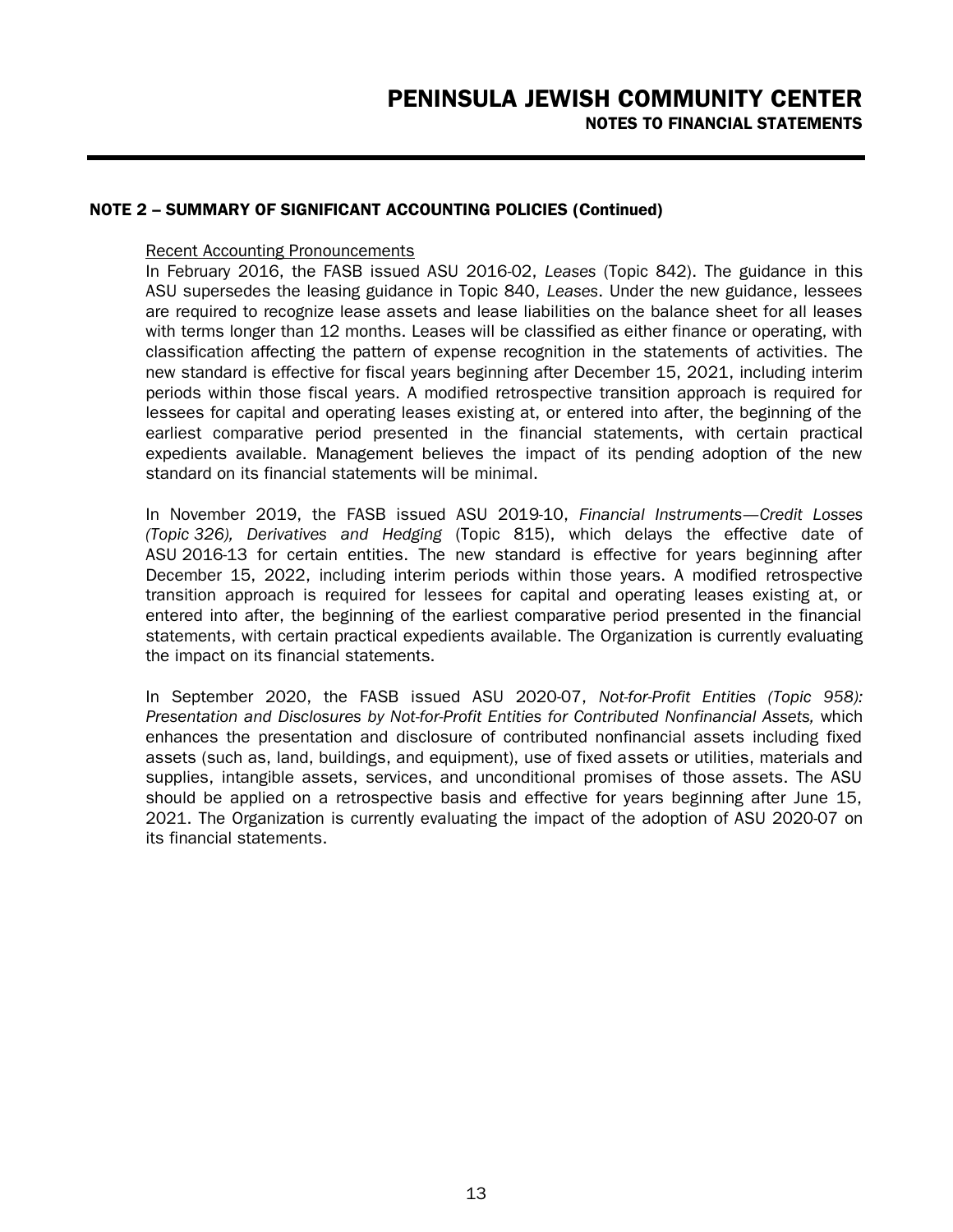#### NOTE 3 – FINANCIAL ASSETS AND LIQUIDITY RESOURCES

As of June 30, 2021, and 2020, the following table reflects the Organization's financial assets, reduced by amounts that are not available to meet general expenditures within one year of the statement of financial position date due to donor restrictions or internal board designations.

|                                                                                                                    | 2021                                               | 2020                                     |
|--------------------------------------------------------------------------------------------------------------------|----------------------------------------------------|------------------------------------------|
| Cash and cash equivalents<br>Membership and program receivables<br>Contributions receivable<br>Due from affiliates | \$<br>1,303,735 \$<br>70,070<br>390,401<br>372,845 | 1,138,485<br>9,397<br>345,906<br>266,422 |
| Total financial assets<br>Board-designated operating reserve                                                       | 2,137,051<br>(343,290)                             | 1,760,210<br>(875,500)                   |
|                                                                                                                    | 1.793.761                                          | 884.710                                  |

The Organization has Board-designated operating reserves that are liquid, based on the approval of the Board of Directors, which can be used as necessary to further fund the operations and programs. It considers contributions restricted to be available for ongoing, major, and central to meet its annual programmatic and capital needs. It manages the liquidity and reserves following three guiding principles: operating within a prudent range of financial soundness and stability, maintaining adequate liquid assets to fund near-term operating needs, and maintaining sufficient reserves to provide reasonable assurance that long-term obligations will be discharged.

#### NOTE 4 – INVESTMENTS AND FAIR VALUE MEASUREMENTS

The Organization reports certain assets and liabilities at fair value in the financial statements. U.S. GAAP defines fair value as the price that would be received to sell an asset or paid to transfer a liability in an orderly transaction in the principal, or most advantageous, market at the measurement date under current market conditions regardless of whether that price is directly observable or estimated using another valuation technique. Inputs used to determine fair value refer broadly to the assumptions that market participants would use in pricing the asset or liability, including assumptions about risk. Inputs may be observable or unobservable. Observable inputs are inputs that reflect the assumptions market participants would use in pricing the asset or liability based on market data obtained from sources independent of the reporting entity. Unobservable inputs are inputs that reflect the reporting entity's own assumptions about the assumptions market participants would use in pricing the asset or liability based on the best information available. A three-tier hierarchy categorizes the inputs as follows:

Level 1 – Quoted prices (unadjusted) in active markets for identical assets or liabilities that the Organization can access at the measurement date.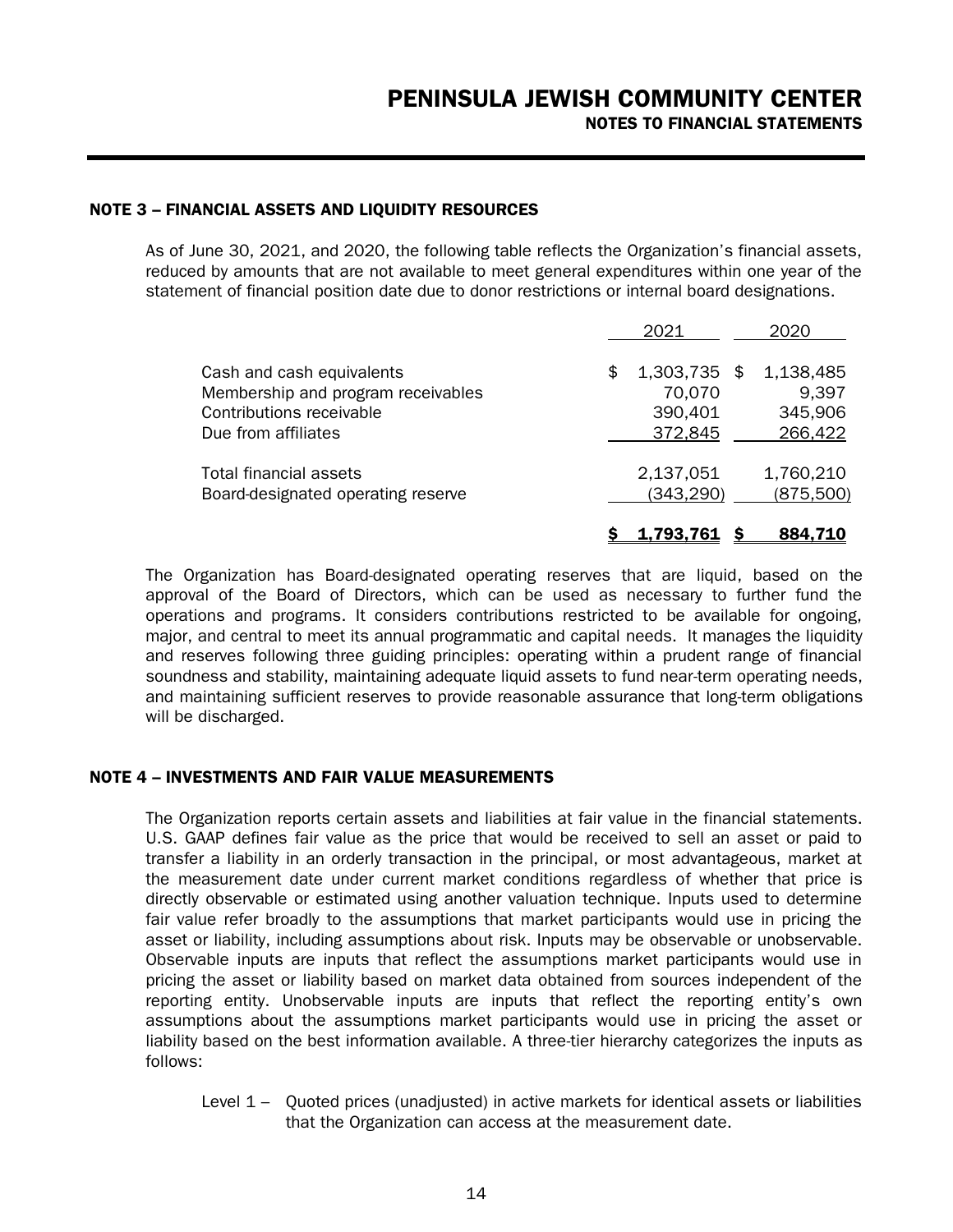#### NOTE 4 – INVESTMENTS AND FAIR VALUE MEASUREMENTS (Continued)

- Level 2 Inputs other than quoted prices included within Level 1 that are observable for the asset or liability, either directly or indirectly. These include quoted prices for similar assets or liabilities in active markets, quoted prices for identical or similar assets or liabilities in markets that are not active, inputs other than quoted prices that are observable for the asset or liability, and market-corroborated inputs.
- Level 3 Unobservable inputs for the asset or liability. In these situations, the Organization develops inputs using the best information available in the circumstances.

The fair value hierarchy also requires an entity to maximize the use of observable inputs and minimize the use of unobservable inputs when measuring fair value, which is the Organization's policy. For the years ended June 30, 2021 and 2020, the application of valuation techniques applied to similar assets and liabilities has been consistent.

The following is a description of the valuation methodologies used for instruments measured at fair value:

- *Mutual funds –* The fair value of these investments is the market value based on quoted market prices. They are classified within Level 1 of the fair value hierarchy.
- *Stocks and stock funds* The basis of fair value for stocks and stock funds is market value based on quoted market prices; these are classified within Level 1 of the valuation hierarchy.
- *Bond funds* The fair value of bond funds is the market value based on quoted market prices; they are classified within Level 1 of the fair value hierarchy.
- *Auction rate securities –* The fair value of alternative asset funds is based on market values of similar observable or underlying assets. They are classified within Level 3 of the fair value hierarchy.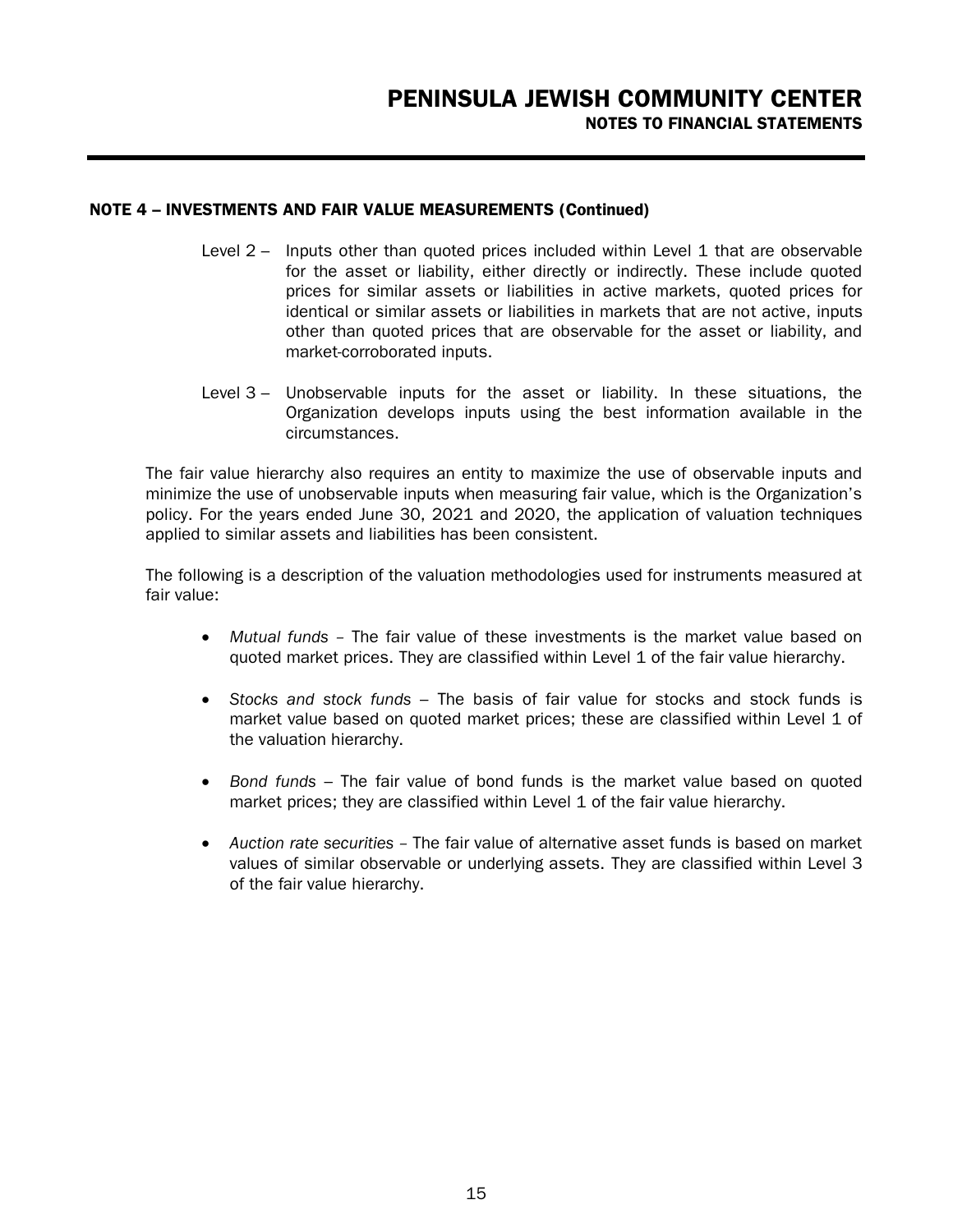#### NOTE 4 – INVESTMENTS AND FAIR VALUE MEASUREMENTS (Continued)

The following table summarizes the Organization's investments measured at fair value on a recurring basis at June 30, 2021:

|                         | Level 1     | Level 2                  | Level 3                  | Total          |
|-------------------------|-------------|--------------------------|--------------------------|----------------|
| Restricted cash         |             |                          |                          |                |
| equivalents             | 44,975 \$   |                          | - \$                     | 44.975<br>- \$ |
| Stock and stock funds   | 5,508,036   | $\qquad \qquad$          | $\overline{\phantom{0}}$ | 5,508,036      |
| <b>Bond funds</b>       | 4,254,596   | $\overline{\phantom{0}}$ |                          | 4,254,596      |
| Auction rate securities |             |                          | 350,000                  | 350,000        |
|                         |             |                          |                          |                |
| Total                   | \$9,807,607 |                          | 350,000                  | \$10,157,607   |

The following table summarizes the Organization's investments measured at fair value on a recurring basis at June 30, 2020:

|                         | Level 1         | Level 2 | Level 3                | Total              |
|-------------------------|-----------------|---------|------------------------|--------------------|
| Restricted cash         |                 |         |                        |                    |
| equivalents             | 43,312 \$       |         | - \$                   | 43,312<br>- \$     |
| Stock and stock funds   | 4,816,439       |         |                        | 4,816,439          |
| <b>Bond funds</b>       | 3,498,900       | ۰       |                        | 3,498,900          |
| Auction rate securities |                 |         | 350,000                | 350,000            |
| Total                   | $$8,358,651$ \$ |         | 35 <u>0,000</u><br>- S | <u>\$8,708,651</u> |

The auction rate securities are classified within Level 3, since there are no active markets for these investments, therefore, the Organization is unable to obtain independent valuations from market sources.

#### NOTE 5 – PROPERTY AND EQUIPMENT

A summary of property and equipment at June 30, 2021 and 2020 is as follows:

|                                                                                                                                  | 2021                                          | 2020                                              |
|----------------------------------------------------------------------------------------------------------------------------------|-----------------------------------------------|---------------------------------------------------|
| Furniture and equipment<br>Leasehold improvements<br>Software development cost<br>Buildings and improvements under capital lease | 2,775,973 \$<br>\$<br>2,232,197<br>34,127,693 | 2,140,973<br>2,209,969<br>684,208<br>34,077,276   |
| Accumulated depreciation and amortization                                                                                        | 39,135,863<br>(22,674,359)<br>16.461.504      | 39,112,426<br>(21,589,851)<br><u>\$17,522,575</u> |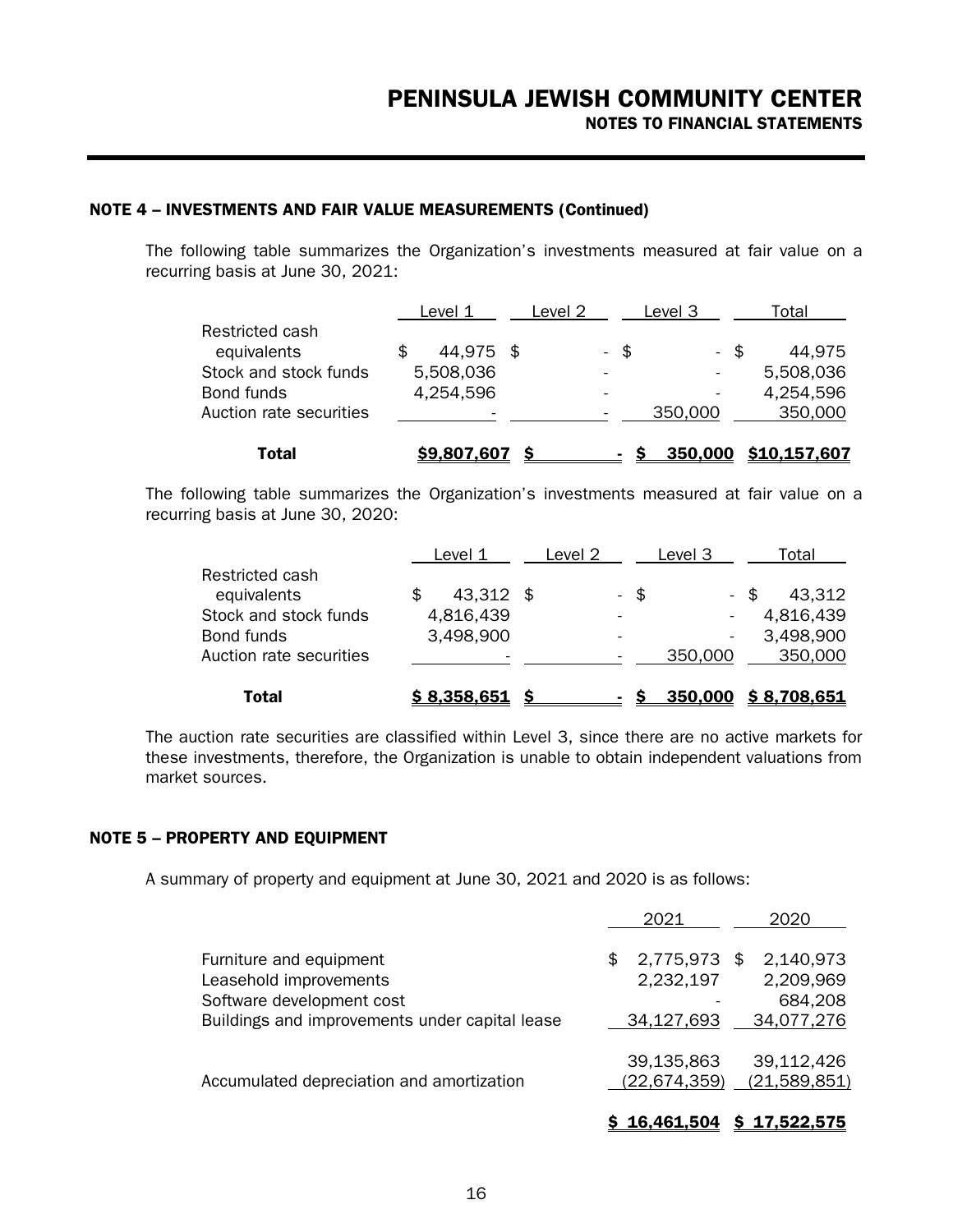#### NOTE 6 – NOTES PAYABLE

The Organization has a \$2,158,115 note payable with the Jewish Community Federation of San Francisco, the Peninsula, Marin and Sonoma Counties in California. The note payable was obtained in connection with the termination of the Retirement Plan of the Jewish Community Federation of San Francisco, the Peninsula, Marin and Sonoma Counties and Affiliated Agencies. The note payable bears interest at a rate of 4.35%. Monthly principal and interest payments of \$16,412 are payable through January 31, 2031. During the year ended June 30, 2021, monthly payments were deferred until January 2022.

During the year ended June 30, 2021, the Organization entered into a \$600,000 note payable agreement with a lender. The note payable bears interest at a rate of 0% and mature on July 1, 2024. Principal payments of \$50,000 are due quarterly starting October 1, 2021. No contribution was recorded for the below market note payable.

During the year ended June 30, 2021, the Organization entered into a \$25,000 note payable agreement with a lender. The note payable bears interest at a rate of 0% and mature on July 1, 2024. Principal payments of \$8,300 are due on January 1, 2022 and 2023, and principal payment of \$8,400 is due on January 1, 2024. No contribution was recorded for the below market note payable.

As of June 30, 2021, the future maturities of the note payable are as follows:

| Year Ending                        |               |
|------------------------------------|---------------|
| June 30,                           |               |
|                                    |               |
| 2022                               | \$<br>335,249 |
| 2023                               | 405,249       |
| 2024                               | 405,249       |
| 2025                               | 246,949       |
| 2026                               | 196,949       |
| Thereafter                         | 1,149,143     |
|                                    |               |
|                                    | 2,758,888     |
| Total amount representing interest | (440,063)     |
|                                    |               |

#### \$ 2,318,825

Interest expense on the notes totaled \$144,324 and \$57,948 for the years ended June 30, 2021 and 2020, respectively, and is included in occupancy and campus expenses on the Consolidated Statements of Functional Expenses.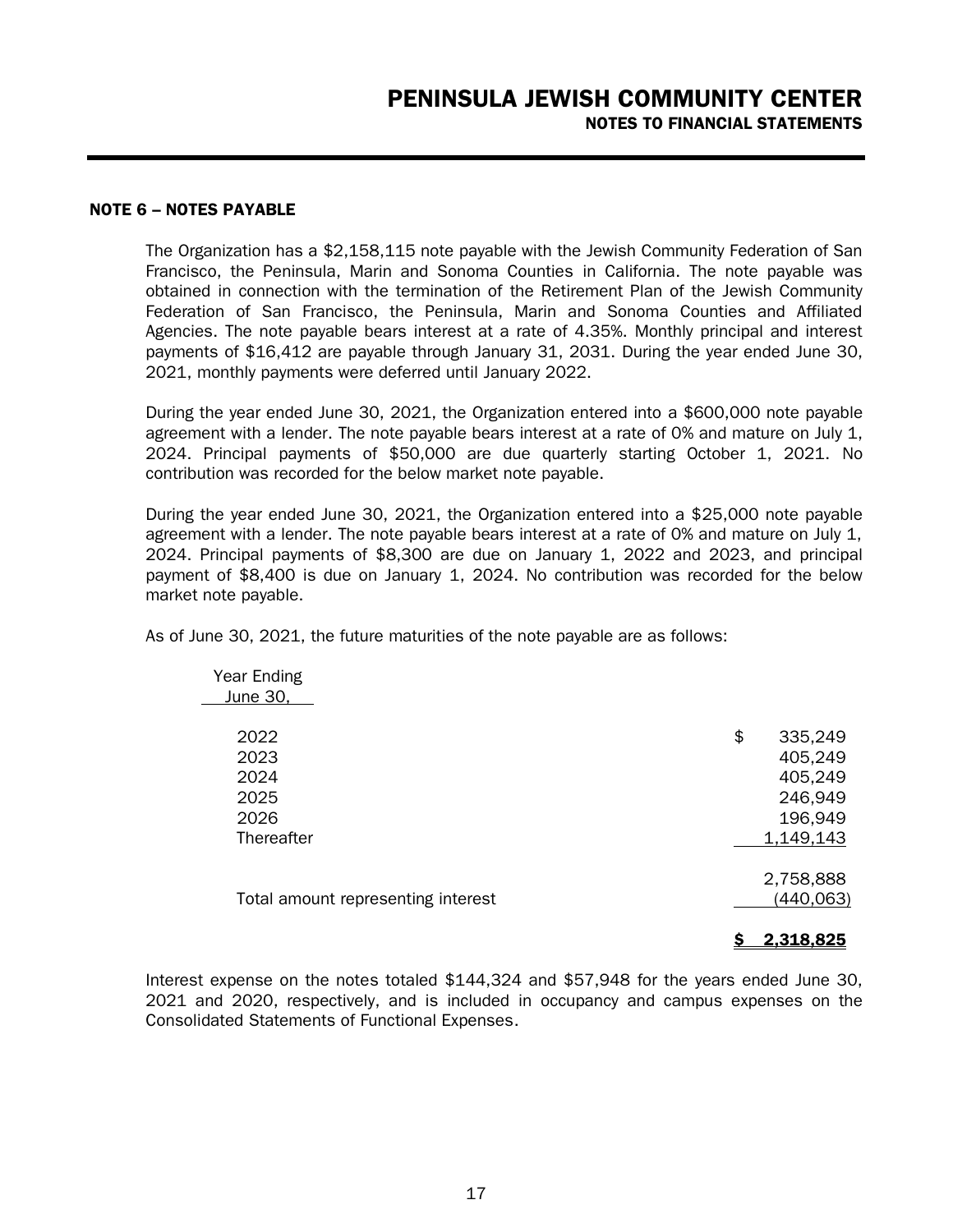NOTES TO FINANCIAL STATEMENTS

#### NOTE 7 – CAPITAL LEASE

The Organization has a 53-year sublease with North Peninsula Jewish Campus, an affiliate, for its facilities in Foster City, California. Under the terms of the lease, the monthly rent is based on the Organization's share of rent that NPJC is obligated to pay under its master lease with Foster City. During November 2012, the master lease was suspended in conjunction with the issuance of a note payable to Foster City. Provided there is no event of default on the note payable, then future rental payments under the sublease are waived. The Organization has accounted for its share of the building and improvements financing component of the lease as a capital lease. The term of this portion of the lease is through 2028. Future minimum capital lease payments were calculated based on an expected future interest rate of 2.75%.

Future minimum lease payments due and the present value of net minimum lease payments under the facilities capital lease are estimated as follows at June 30, 2021:

| Year Ending         |               |
|---------------------|---------------|
| June 30,            |               |
| 2022                | \$<br>214,049 |
| 2023                | 375,097       |
| 2024                | 375,097       |
| 2025                | 375,097       |
| 2026 and thereafter | 840,637       |
|                     | 2,179,977     |

For the years ended June 30, 2021 and 2020, total interest expense on the capital lease was \$46,058 and \$73,236, respectively, and is included in occupancy and campus expenses on the Consolidated Statements of Functional Expenses.

The Organization's long-term facilities lease with North Peninsula Jewish Campus requires the Organization to pay a pre-determined proportionate percentage of the common charges of the campus facilities. For the years ended June 30, 2021 and 2020, these common charges totaled \$839,574 and \$987,242, respectively.

#### NOTE 8 – DEFINED-CONTRIBUTION PLAN

The Organization has a defined-contribution pension plan, which provides retirement benefits to substantially all employees and establishes a matching contribution equal to 50% of the employee's deferral up to 4% of compensation. Effective April 15, 2020, all employer contributions were made discretionary. Employer matching contributions vest proportionally over five years. Matching and profit-sharing contributions paid during the years ended June 30, 2021 and 2020 totaled \$696 and \$317,656, respectively.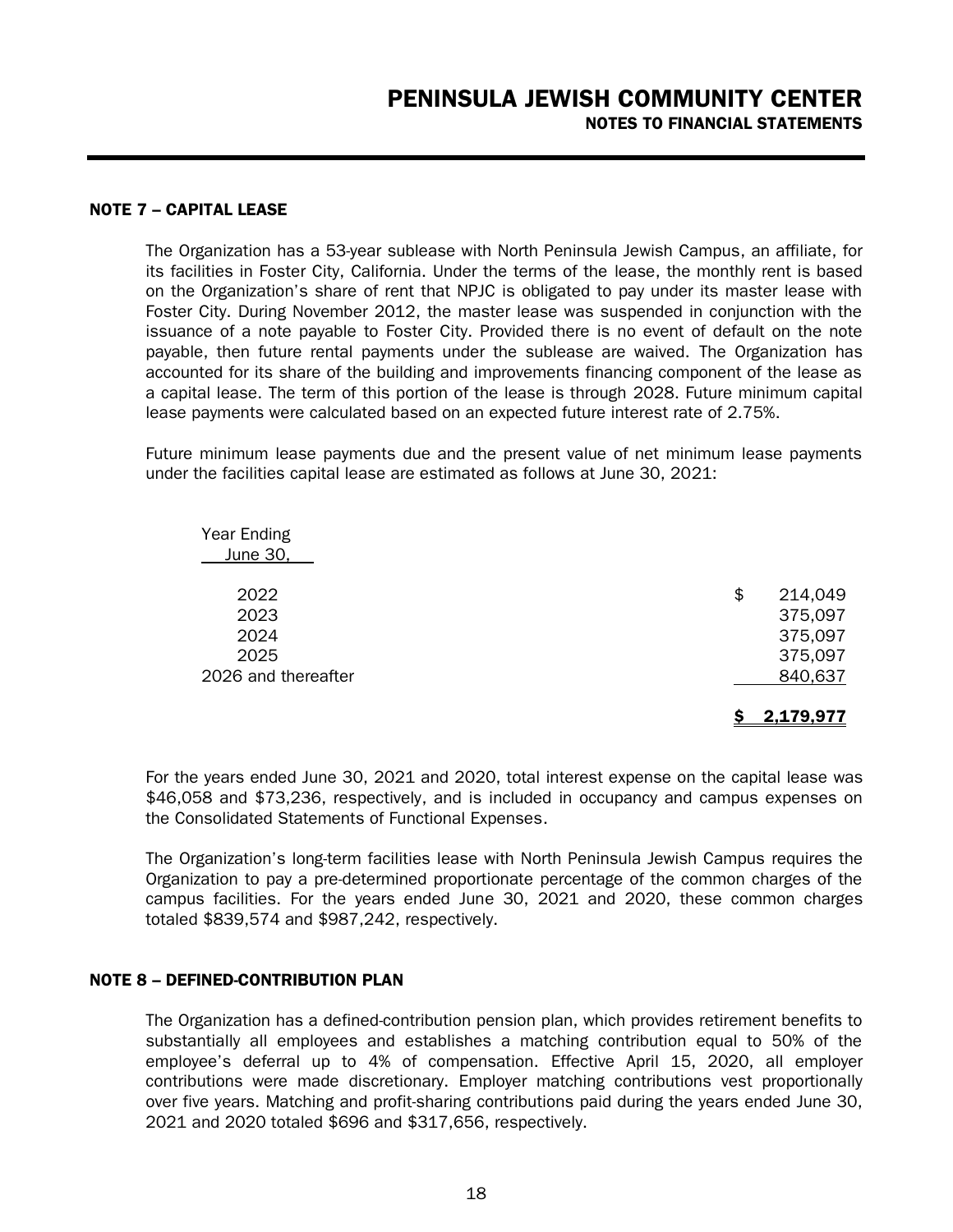NOTES TO FINANCIAL STATEMENTS

#### NOTE 9 – NET ASSETS WITH DONOR RESTRICTIONS

As of June 30, 2021, and 2020, net assets with donor restrictions are restricted for the following purposes or periods:

|                                                                                                                                                                                                                             | 2021 |                                                                                       | 2020 |                                                                                    |
|-----------------------------------------------------------------------------------------------------------------------------------------------------------------------------------------------------------------------------|------|---------------------------------------------------------------------------------------|------|------------------------------------------------------------------------------------|
| Subject to expenditure for a specified purpose<br>Jewish Peoplehood<br>Early Childhood Education<br>Adult and Older Adult Programs<br>Pink Ribbon - Cancer Survivor Exercise<br>Staff support<br>Families<br>Youth and Teen | \$   | 948,590 \$<br>126,999<br>566,014<br>66,679<br>8,008<br>29,983<br>107,911<br>1,854,184 |      | 1,074,495<br>119,244<br>672,024<br>64,450<br>33,648<br><u>116,232</u><br>2,080,093 |
| Subject to passage of time<br>Promises to give that are not restricted by<br>donors, but which are unavailable for<br>expenditure until due                                                                                 |      | 100,000                                                                               |      | 300,000                                                                            |
| Subject to the Organization's spending policy and<br>appropriation<br>Endowment funds restricted in perpetuity<br>Unappropriated endowment earnings                                                                         |      | 6,124,236<br>4,033,371                                                                |      | 6,017,815<br>2,750,314                                                             |
|                                                                                                                                                                                                                             |      | 10,157,607                                                                            |      | 8,768,129                                                                          |
| Total net assets with donor restrictions                                                                                                                                                                                    |      |                                                                                       |      | <u>\$12,111,791 \$11,148,222</u>                                                   |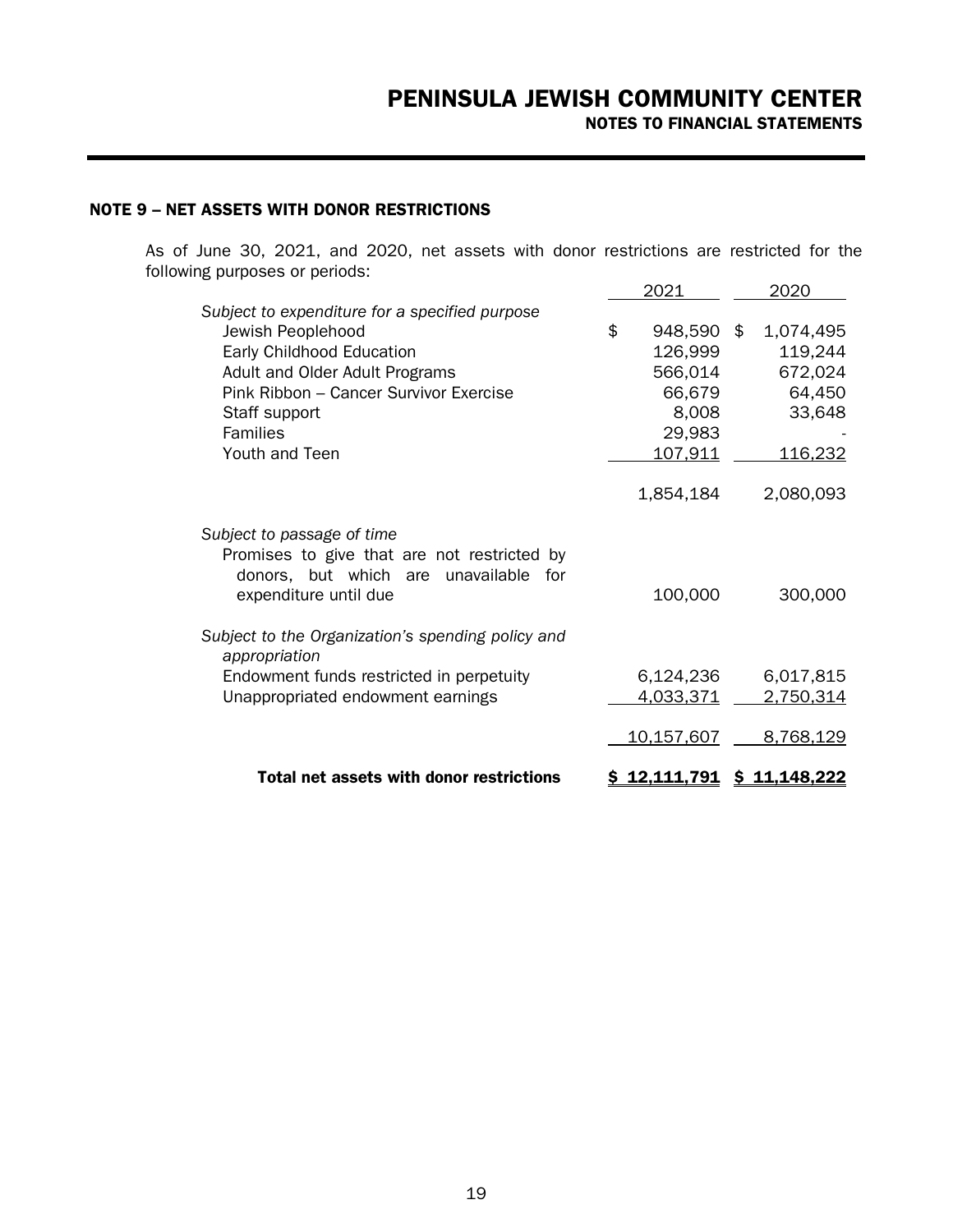#### NOTE 9 – NET ASSETS WITH DONOR RESTRICTIONS (Continued)

Net assets were released from donor restrictions by incurring expenses satisfying the restricted purpose or other events specified by the donors or the passage of time. For the years ended June 30, 2021 and 2020, net assets were released as follows:

|                                                                                                                                                                                                                        | 2021                                             |   | 2020                                              |
|------------------------------------------------------------------------------------------------------------------------------------------------------------------------------------------------------------------------|--------------------------------------------------|---|---------------------------------------------------|
| Subject to expenditure for a specified purpose<br>Jewish Peoplehood<br><b>Early Childhood Education</b><br>Adult and Older Adult Programs<br>Financial Assistance (YES Fund)<br>Pink Ribbon – Cancer Survivor Exercise | \$<br>143,405 \$<br>101,174<br>132,880<br>41,012 |   | 440,505<br>138,245<br>177,025<br>74,038<br>65,343 |
| Staff support<br><b>Families</b><br>Youth and Teen                                                                                                                                                                     | 38,225<br>15,017<br>28,245<br>499,958            |   | 12,529<br>907,685                                 |
| Reclass of earnings<br>Expiration of time restrictions                                                                                                                                                                 | 56,399<br>300,000                                |   |                                                   |
| Endowment earnings appropriated                                                                                                                                                                                        | 464,070                                          |   | 475,986                                           |
|                                                                                                                                                                                                                        | 1,320,427                                        | s | <u>1,383,671</u>                                  |

#### NOTE 10 – ENDOWMENT

The Organization's endowments consist of funds established for a variety of purposes. Its endowments are comprised exclusively of donor-restricted endowment funds. As required by generally accepted accounting principles, net assets associated with endowment funds, including funds designated by the Board of Directors to function as endowments, if any, are classified and reported based on the existence or absence of donor-imposed restrictions. The Board of Directors of the Organization has interpreted the California Uniform Prudent Management of Institutional Funds Act (UPMIFA) as requiring the preservation of the fair value of the original gift as of the gift date of the donor-restricted endowment funds absent explicit donor stipulations to the contrary. As a result of this interpretation, the Organization classifies the endowment as net assets with donor restrictions in perpetuity (a) the original value of gifts donated to the permanent endowment, (b) the original value of subsequent gifts to the permanent endowment and (c) accumulations to the permanent endowment made in accordance with the direction of the applicable donor gift instrument at the time the accumulation is added to the fund. The remaining portion of the donor-restricted endowment fund that is not classified in net assets with donor restriction in perpetuity is classified as net assets with donor restrictions as to time and purpose until those amounts are appropriated for expenditure by the Organization in a manner consistent with the standard of prudence prescribed by UPMIFA. In accordance with UPMIFA, the Organization considers the following factors in making a determination to appropriate funds for distribution: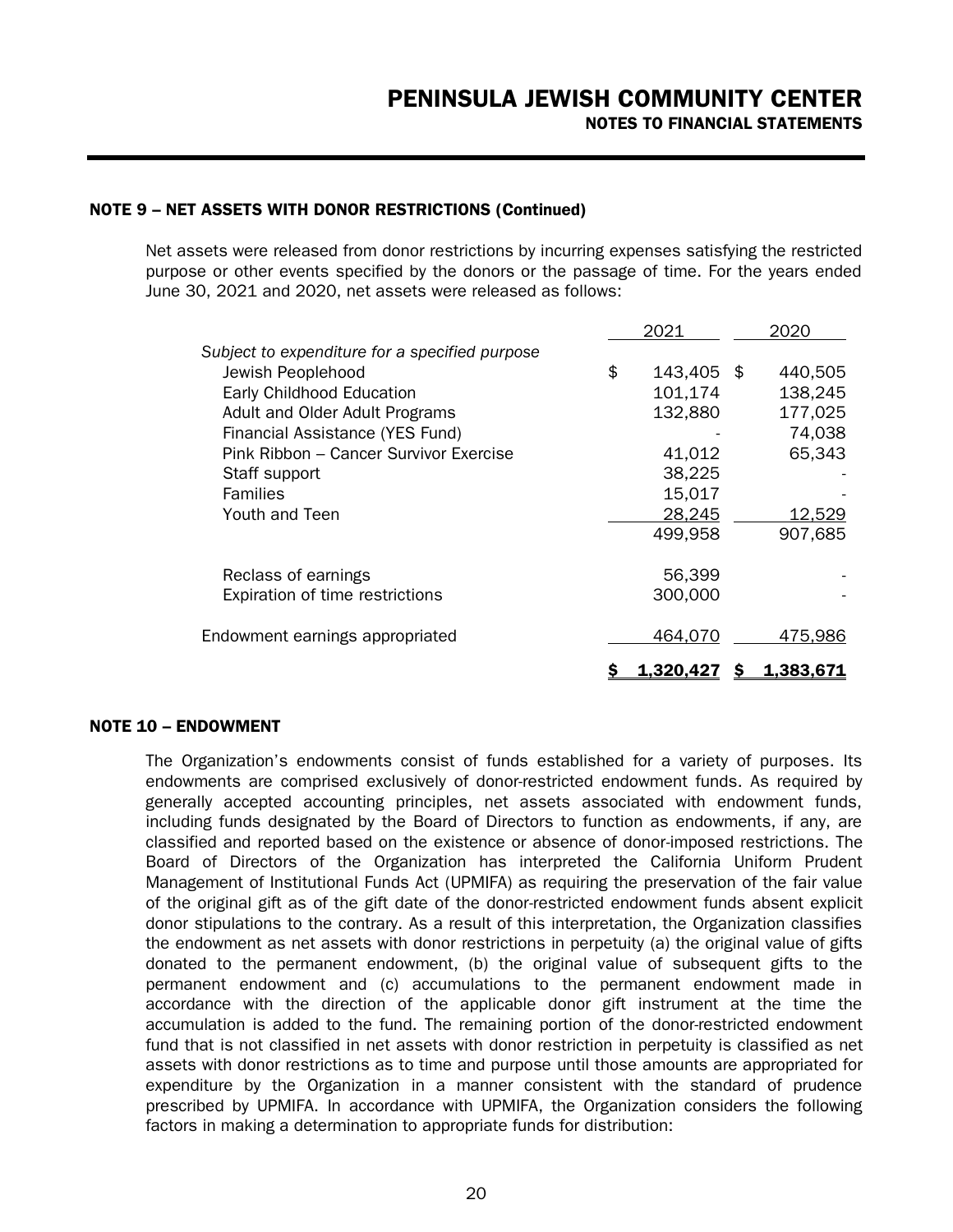NOTES TO FINANCIAL STATEMENTS

#### NOTE 10 – ENDOWMENT (Continued)

- (1) The duration and preservation of the fund
- (2) The purpose of the Organization and the donor-restricted endowment fund
- (3) General economic conditions
- (4) The possible effect of inflation and deflation
- (5) The expected total return from income and the appreciation of investments
- (6) Other resources of the Organization
- (7) The investment policies of the Organization

As of June 30, 2021, and 2020, endowment net assets with donor restrictions composition by type of fund are as follows:

|                                                                | 2021                                   | 2020      |
|----------------------------------------------------------------|----------------------------------------|-----------|
| Original donor-restricted gift<br>Accumulated investment gains | $$6,124,236$ \$ 6,017,815<br>4,033,371 | 2,750,314 |

#### Balance, end of year <br> 5 10,157,607 \$ 8,768,129

From time to time, the fair value of assets associated with endowment funds may fall below the level that the donor or UPMIFA requires the Organization to retain as a fund of perpetual duration. Deficiencies of this nature are reported in unrestricted net assets. As of June 30, 2021 and 2020, there were no deficiencies of this nature.

#### Investment and Spending Policies

The Organization has adopted investment and spending policies for endowment assets that attempt to provide a predictable stream of funding to programs supported by its endowment while seeking to maintain the purchasing power of the endowment assets. Endowment assets include those assets of donor-restricted funds that the Organization must hold in perpetuity or for a donor-specified period(s), as well as board-designated funds, if any. Under this policy, as approved by the Board, the endowment assets are invested in a manner that is intended to produce results that exceed the price and yield results of the S&P 500 index while assuming a moderate level of investment risk. The Organization expects its endowment funds, over time, to provide an average rate of return of approximately 5% annually. Actual returns in any given year may vary from this amount.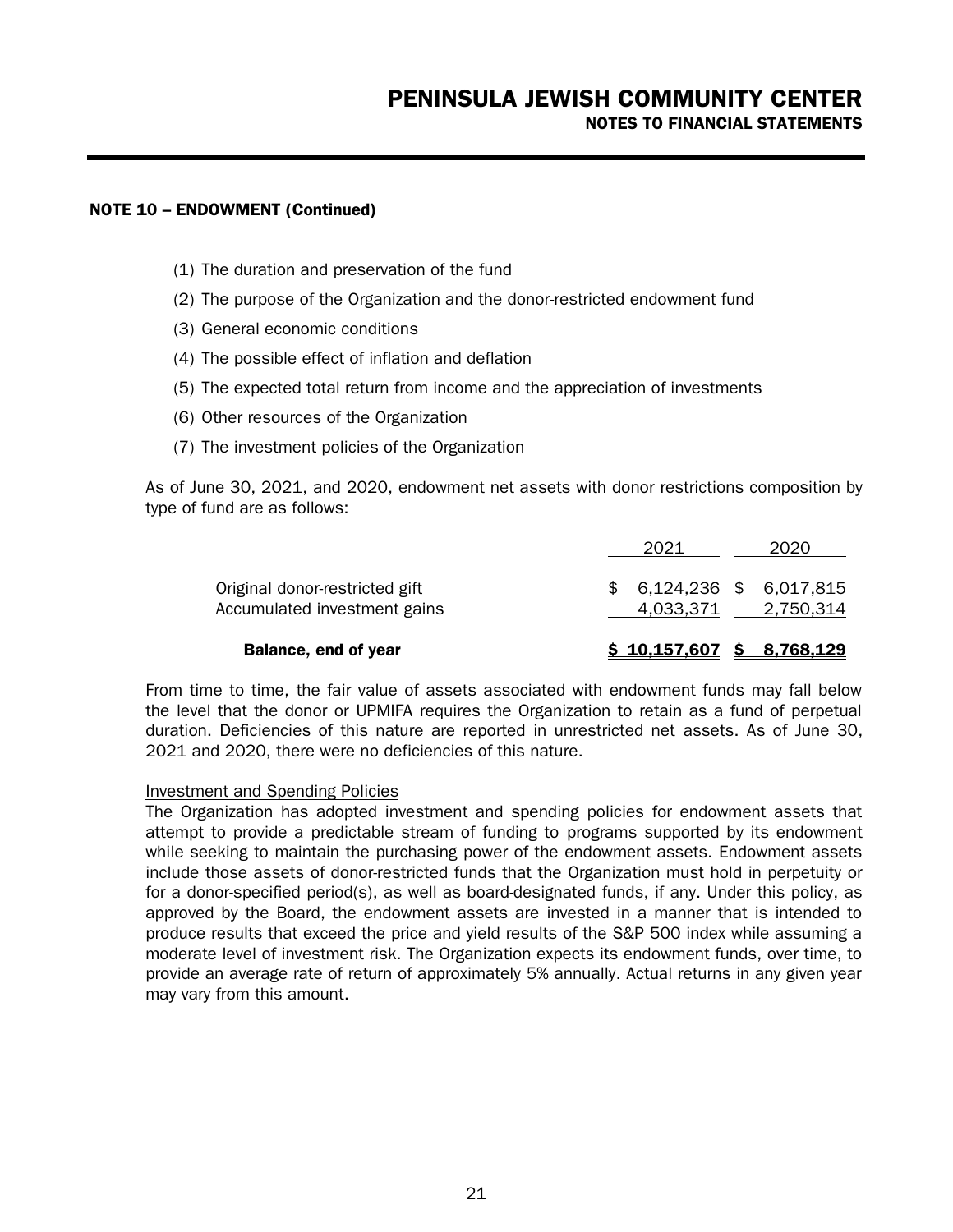#### NOTE 10 – ENDOWMENT (Continued)

To satisfy its long-term rate-of-return objectives, the Organization relies on a total return strategy in which investment returns are achieved through both capital appreciation (realized and unrealized) and current yield (interest and dividends). The Organization targets a diversified asset allocation that places greater emphasis on equity-based investments to achieve its longterm return objectives within prudent risk constraints.

The Organization has a policy of appropriating for distribution that occurs on a yearly basis. A recommendation for maximum amount to a transfer will be submitted to the Board of Directors for approval. The amount of the transfer will be calculated based on: a) 5% of its endowment fund's fair value as of year-end or b) at an alternative level based on any donor directives. This is consistent with the Organization's objective to maintain the purchasing power of the endowment assets held in perpetuity or for a specified term, as well as to provide additional real growth through new gifts and investment return.

Changes in endowment net assets with donor restrictions for the years ended June 30, 2021 and 2020 are as follows:

|                                               |   | 2021         | 2020      |
|-----------------------------------------------|---|--------------|-----------|
| Balance, beginning of year                    | S | 8,768,129 \$ | 9,032,943 |
| Net investment return                         |   | 1,803,526    | 188,876   |
| Endowment contributions                       |   | 106,421      | 22,296    |
| Reclass of earnings                           |   | (56, 399)    |           |
| Appropriation of endowment assets pursuant to |   |              |           |
| spending rate policy                          |   | (464,070)    | (475,986) |
| <b>Balance, end of year</b>                   |   | \$10,157,607 | 8.768.129 |

#### NOTE 11 – RELATED PARTY TRANSACTIONS

The Organization's long-term facilities lease with North Peninsula Jewish Campus requires the Organization for pay a pre-determined proportionate percentage of the common charges of the campus facilities. For the years ended June 30, 2021 and 2020, the Organization's share of these common charges totaled \$839,574 and \$987,242, respectively.

The Organization received in-kind contributions of equipment from NPJC in the amount of \$63,230 and \$617,993 during the years ended June 30, 2021 and 2020, respectively.

The Organization received \$213,166 and \$83,821 during the years ended June 30, 2021 and 2020, respectively, in contributions and/or fundraising event support from members of the Board of Directors.